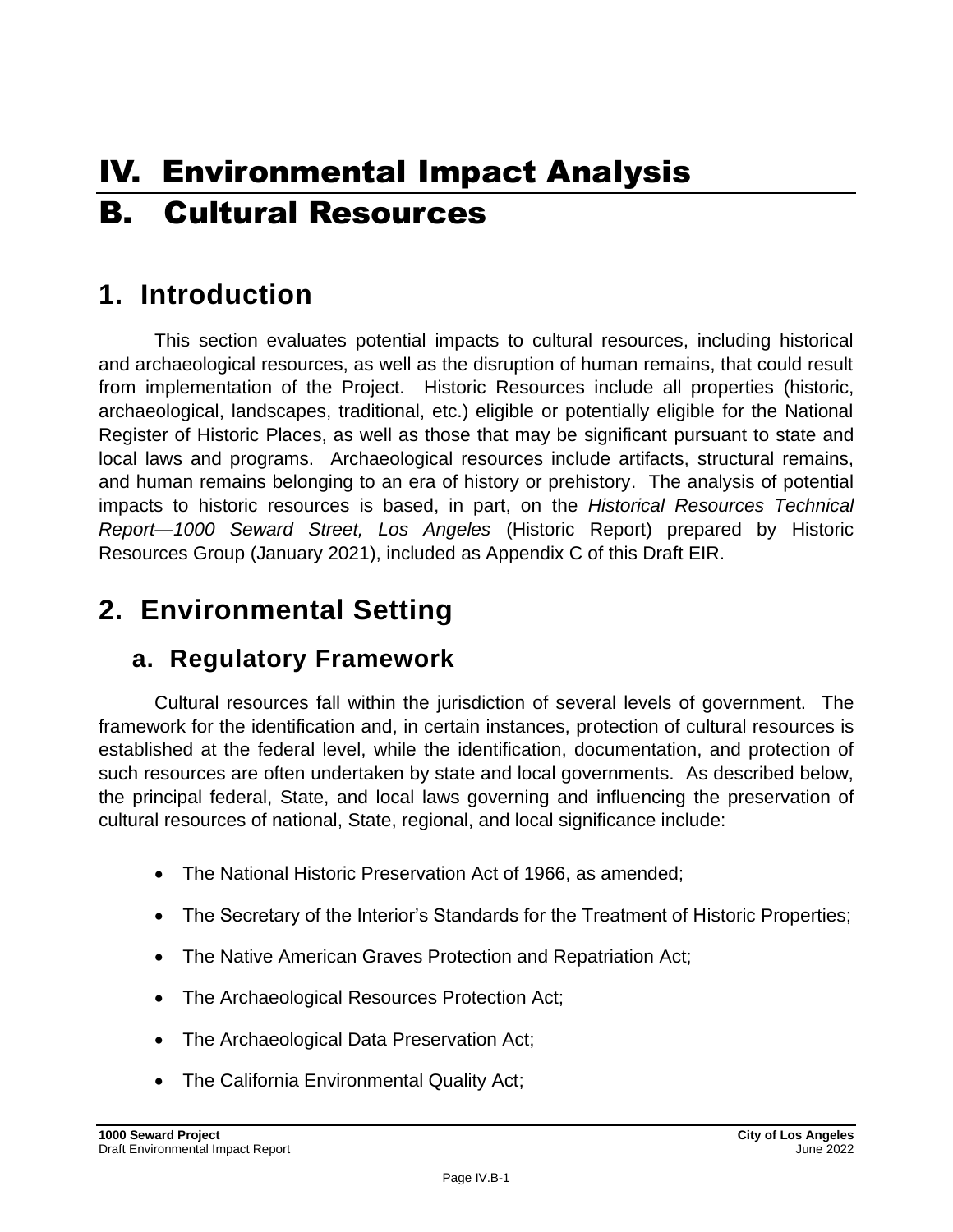- The California Register of Historical Resources;
- The California Health and Safety Code;
- The California Public Resources Code;
- The City of Los Angeles General Plan;
- The City of Los Angeles Cultural Heritage Ordinance (Los Angeles Administrative Code, Section 22.171);
- The City of Los Angeles Historic Preservation Overlay Zone Ordinance (Los Angeles Municipal Code, Section 12.20.3); and
- The City of Los Angeles Historic Resources Survey (SurveyLA).

### (1) Federal

#### *(a) National Historic Preservation Act and National Register of Historic Places*

The National Historic Preservation Act of 1966 established the National Register of Historic Places (National Register) as "an authoritative guide to be used by federal, state, and local governments, private groups and citizens to identify the Nation's historic resources and to indicate what properties should be considered for protection from destruction or impairment".<sup>1</sup> The National Register recognizes a broad range of cultural resources that are significant at the national, state, and local levels and can include districts, buildings, structures, objects, prehistoric archaeological sites, historic-period archaeological sites, traditional cultural properties, and cultural landscapes. Within the National Register, approximately 2,500 (3 percent) of the more than 90,000 districts, buildings, structures, objects, and sites are recognized as National Historic Landmarks or National Historic Landmark Districts as possessing exceptional national significance in American history and culture.<sup>2</sup>

Whereas individual historic properties derive their significance from one or more of the criteria discussed in the subsequent section, a historic district derives its importance from being a unified entity, even though it is often composed of a variety of resources. With a historic district, the historic resource is the district itself. The identity of a district results

*<sup>1</sup> 36 Code of Federal Regulations (CFR) 60.*

*<sup>2</sup> United States Department of the Interior, National Park Service, National Historic Landmarks Frequently Asked Questions, www.nps.gov/subjects/nationalhistoriclandmarks/faqs.htm, accessed February 22, 2021.*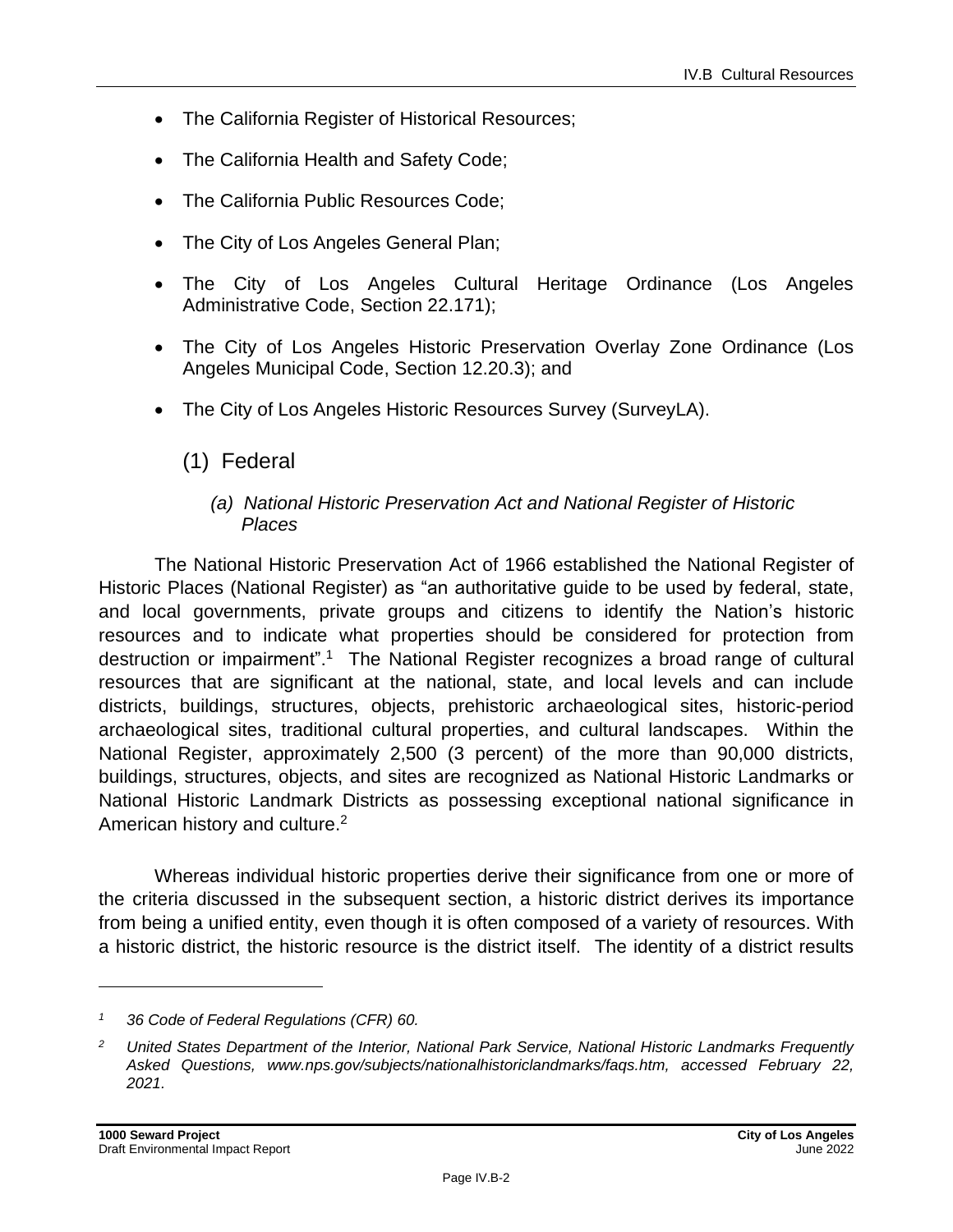from the interrelationship of its resources, which can be an arrangement of historically or functionally related properties. $3 \times 4$  district is defined as a geographic area of land containing a significant concentration of buildings, sites, structures, or objects united by historic events, architecture, aesthetic, character, and/or physical development. A district's significance and historic integrity determine its boundaries. Other factors include:

- Visual barriers that mark a change in the historic character of the area or that break the continuity of the district, such as new construction, highways, or development of a different character;
- Visual changes in the character of the area due to different architectural styles, types, or periods, or to a decline in the concentration of contributing resources;
- Boundaries at a specific time in history, such as the original city limits or the legally recorded boundaries of a housing subdivision, estate, or ranch; and
- Clearly differentiated patterns of historical development, such as commercial versus residential or industrial.<sup>4</sup>

Within historic districts, properties are identified as contributing and non-contributing. A contributing building, site, structure, or object adds to the historic associations, historic architectural qualities, or archaeological values for which a district is significant because:

- It was present during the period of significance, relates to the significance of the district, and retains its physical integrity; or
- It independently meets the criterion for listing in the National Register.

A resource that is listed in or eligible for listing in the National Register is considered "historic property" under Section 106 of the National Historic Preservation Act.

#### *(i) Criteria*

To be eligible for listing in the National Register, a resource must be at least 50 years of age, unless it is of exceptional importance as defined in Title 36 CFR, Part 60, Section 60.4(g). In addition, a resource must be significant in American history,

*<sup>3</sup> United States Department of the Interior, National Register Bulletin #15: How to Apply the National Register Criteria for Evaluation, 1997, p. 5.*

*<sup>4</sup> United States Department of the Interior, National Register Bulletin #21: Defining Boundaries for National Register Properties Form, 1997, p. 12.*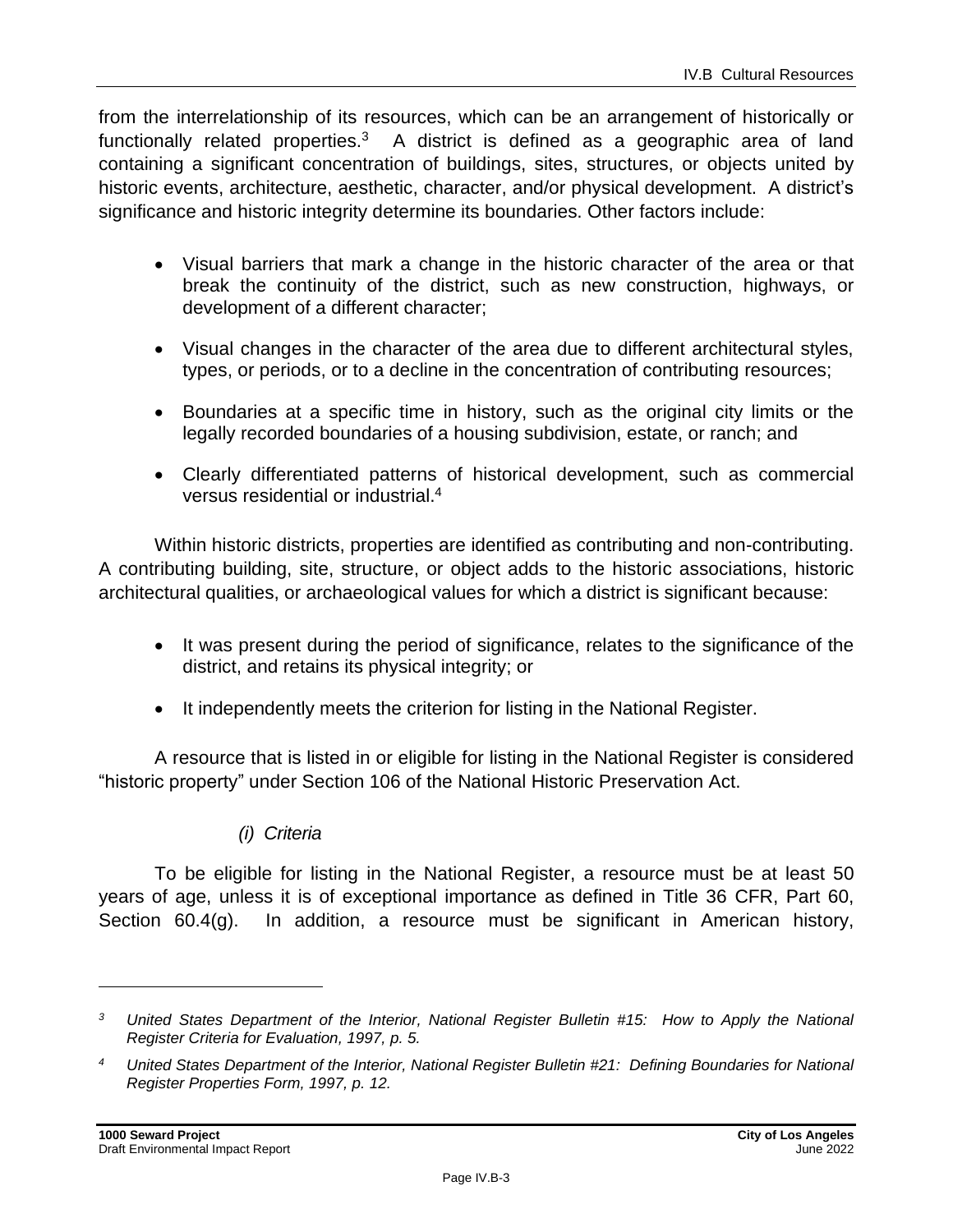architecture, archaeology, engineering, or culture. Four criteria for evaluation have been established to determine the significance of a resource:

- A. Are associated with events that have made a significant contribution to the broad patterns of our history;
- B. Are associated with the lives of persons significant in our past;
- C. Embody the distinctive characteristics of a type, period, or method of construction or that represent the work of a master, or that possess high artistic values, or that represent a significant and distinguishable entity whose components may lack individual distinction; or
- D. Have yielded, or may be likely to yield, information important in prehistory or history.<sup>5</sup>

#### *(ii) Context*

To be eligible for listing in the National Register, a property must be significant within a historic context. National Register Bulletin #15 states that the significance of a historic property can be judged only when it is evaluated within its historic context. Historic contexts are "those patterns, themes, or trends in history by which a specific… property or site is understood and its meaning... is made clear." $6$  A property must represent an important aspect of the area's history or prehistory and possess the requisite integrity to qualify for the National Register.

#### *(iii) Integrity*

In addition to meeting one or more of the criteria of significance, a property must have integrity, which is defined as "the ability of a property to convey its significance."<sup>7</sup> The National Register recognizes seven qualities that, in various combinations, define integrity. The seven factors that define integrity are location, design, setting, materials, workmanship, feeling, and association. To retain historic integrity a property must possess several, and usually most, of these seven aspects. Thus, the retention of the specific

*<sup>5</sup> United States Department of the Interior, National Register Bulletin #15: How to Apply the National Register Criteria for Evaluation, 1997, p. 8.*

*<sup>6</sup> United States Department of the Interior, National Register Bulletin #15: How to Apply the National Register Criteria for Evaluation, 1997, pp. 7–8.*

*<sup>7</sup> United States Department of the Interior, National Register Bulletin #15: How to Apply the National Register Criteria for Evaluation, 1997, p. 44.*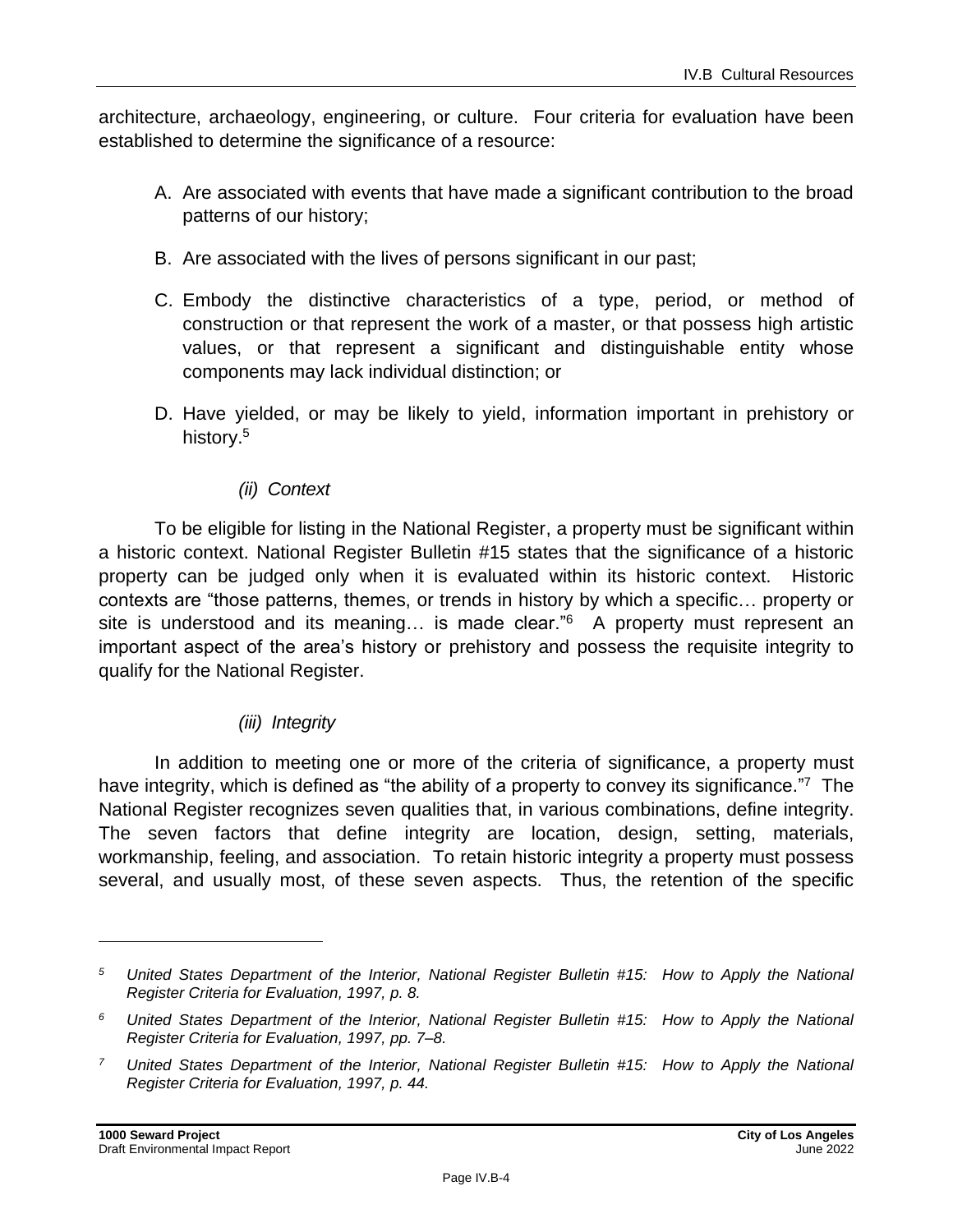aspects of integrity is paramount for a property to convey its significance. In general, the National Register has a higher integrity threshold than State or local registers.

In the case of districts, integrity means the physical integrity of the buildings, structures, or features that make up the district as well as the historic, spatial, and visual relationships of the components. Some buildings or features may be more altered over time than others. In order to possess integrity, a district must, on balance, still communicate its historic identity in the form of its character defining features.

#### *(iv) Criteria Considerations*

Certain types of properties, including religious properties, moved properties, birthplaces or graves, cemeteries, reconstructed properties, commemorative properties, and properties that have achieved significance within the past 50 years are not considered eligible for the National Register unless they meet one of the seven categories of Criteria Considerations A through G, in addition to meeting at least one of the four significance criteria discussed above, and possess integrity as defined above.<sup>8</sup> Criteria Consideration G is intended to prevent the listing of properties for which insufficient time may have passed to allow the proper evaluation of their historical importance.<sup>9</sup> The full list of Criteria Considerations is provided below:

- A. A religious property deriving primary significance from architectural or artistic distinction or historical importance; or
- B. A building or structure removed from its original location but which is significant primarily for architectural value, or which is the surviving structure most importantly associated with a historic person or event; or
- C. A birthplace or grave of a historical figure of outstanding importance, if there is no other appropriate site or building directly associated with his or her productive life; or
- D. A cemetery which derives its primary significance from graves of persons of transcendent importance, from age, from distinctive design features, or from association with historic events; or

*<sup>8</sup> United States Department of the Interior, National Register Bulletin #15: How to Apply the National Register Criteria for Evaluation, 1997, p. 25.*

*<sup>9</sup> United States Department of the Interior, National Register Bulletin #15: How to Apply the National Register Criteria for Evaluation, 1997, p. 41.*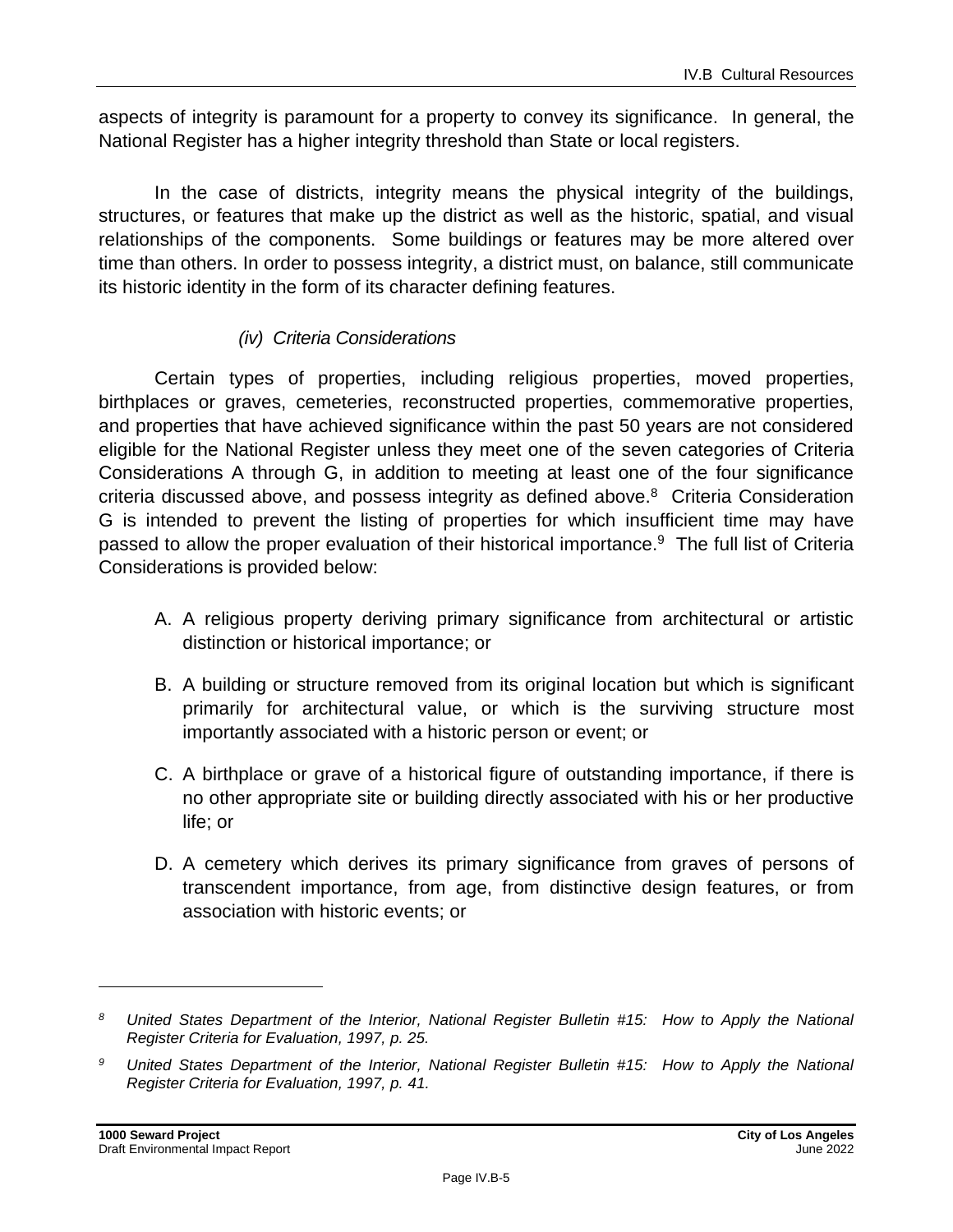- E. A reconstructed building when accurately executed in a suitable environment and presented in a dignified manner as part of a restoration master plan, and when no other building or structure with the same association has survived; or
- F. A property primarily commemorative in intent if design, age, tradition, or symbolic value has invested it with its own historical significance; or
- G. A property achieving significance within the past 50 years, if it is of exceptional importance.

#### *(b) Secretary of the Interior's Standards*

The National Park Service issued the Secretary of the Interior's Standards with accompanying guidelines for four types of treatments for historic resources: Preservation, Rehabilitation, Restoration, and Reconstruction. The most applicable guidelines should be used when evaluating a project for compliance with the Secretary of the Interior's Standards. Although none of the four treatments, as a whole, apply specifically to new construction in the vicinity of historic resources, Standards #9 and #10 of the Secretary of the Interior's Standards for Rehabilitation provides relevant guidance for such projects. The Standards for Rehabilitation are as follows:

- 1. A property will be used as it was historically or be given a new use that requires minimal change to its distinctive materials, features, spaces and spatial relationships.
- 2. The historic character of a property will be retained and preserved. The removal of distinctive materials or alteration of features, spaces, and spatial relationships that characterize a property will be avoided.
- 3. Each property will be recognized as a physical record of its time, place and use. Changes that create a false sense of historical development, such as adding conjectural features or elements from other historic properties, will not be undertaken.
- 4. Changes to a property that have acquired significance in their own right will be retained and preserved.
- 5. Distinctive materials, features, finishes and construction techniques or examples of craftsmanship that characterize a property will be preserved.
- 6. Deteriorated historic features will be repaired rather than replaced. Where the severity of deterioration requires replacement of a distinctive feature, the new feature shall match the old in design, color, texture, and where possible,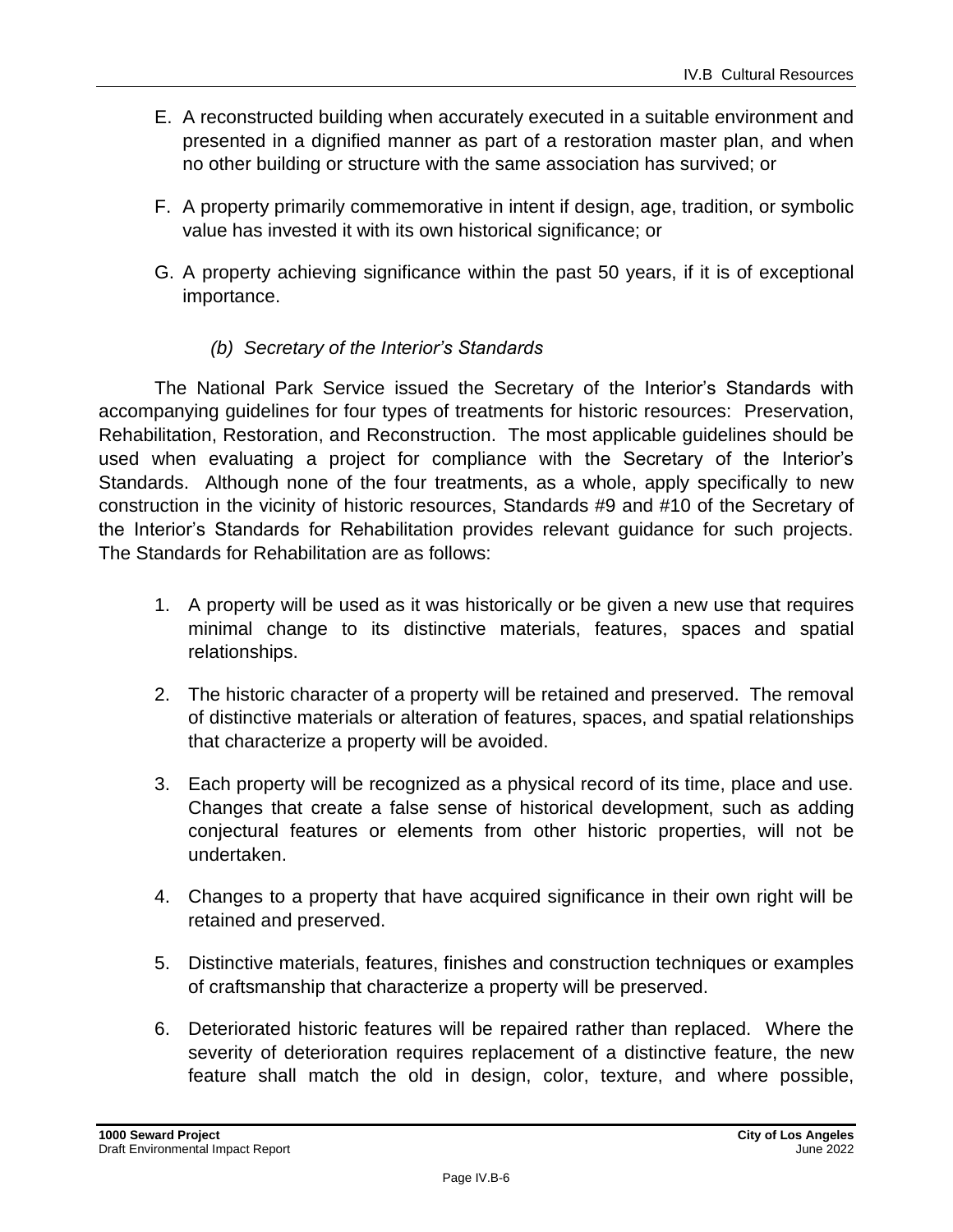materials. Replacement of missing features will be substantiated by documentary and physical evidence.

- 7. Chemical or physical treatments, if appropriate, will be undertaken using the gentlest means possible. Treatments that cause damage to historic materials will not be used.
- 8. Archeological resources will be protected and preserved in place. If such resources must be disturbed, mitigation measures will be undertaken.
- 9. New additions, exterior alterations, or related new construction will not destroy historic materials, features, and spatial relationships that characterize the property. The new work shall be differentiated from the old and will be compatible with the historic materials, features, size, scale and proportion, and massing to protect the integrity of the property and its environment.
- 10. New additions and adjacent or related new construction will be undertaken in such a manner that if removed in the future, the essential form and integrity of the historic property and its environment would be unimpaired.<sup>10</sup>

It is important to note that the Secretary of the Interior's Standards are not intended to be prescriptive but, instead, provide general guidance. They are intended to be flexible and adaptable to specific project conditions to balance continuity and change, while retaining materials and features to the maximum extent feasible. Their interpretation requires exercising professional judgment and balancing the various opportunities and constraints of any given project. Not every Standard necessarily applies to every aspect of a project, and it is not necessary for a project to comply with every Standard to achieve compliance.

#### *(c) Native American Graves Protection and Repatriation Act*

The Native American Graves Protection and Repatriation Act (NAGPRA) requires federal agencies to return Native American cultural items to the appropriate Federally recognized Indian tribes or Native Hawaiian groups with which they are associated.<sup>11</sup>

*<sup>10</sup> United States Department of the Interior, National Park Service, the Secretary of the Interior's Standards for the Treatment of Historic Properties with Guidelines for Preserving, Rehabilitating, Restoring, and Reconstructing Historic Buildings, 2017.*

*<sup>11</sup> United States Department of the Interior, National Park Service, Native American Graves Protection and Repatriation Act, www.nps.gov/archeology/tools/laws/nagpra.htm, accessed February 22, 2021.*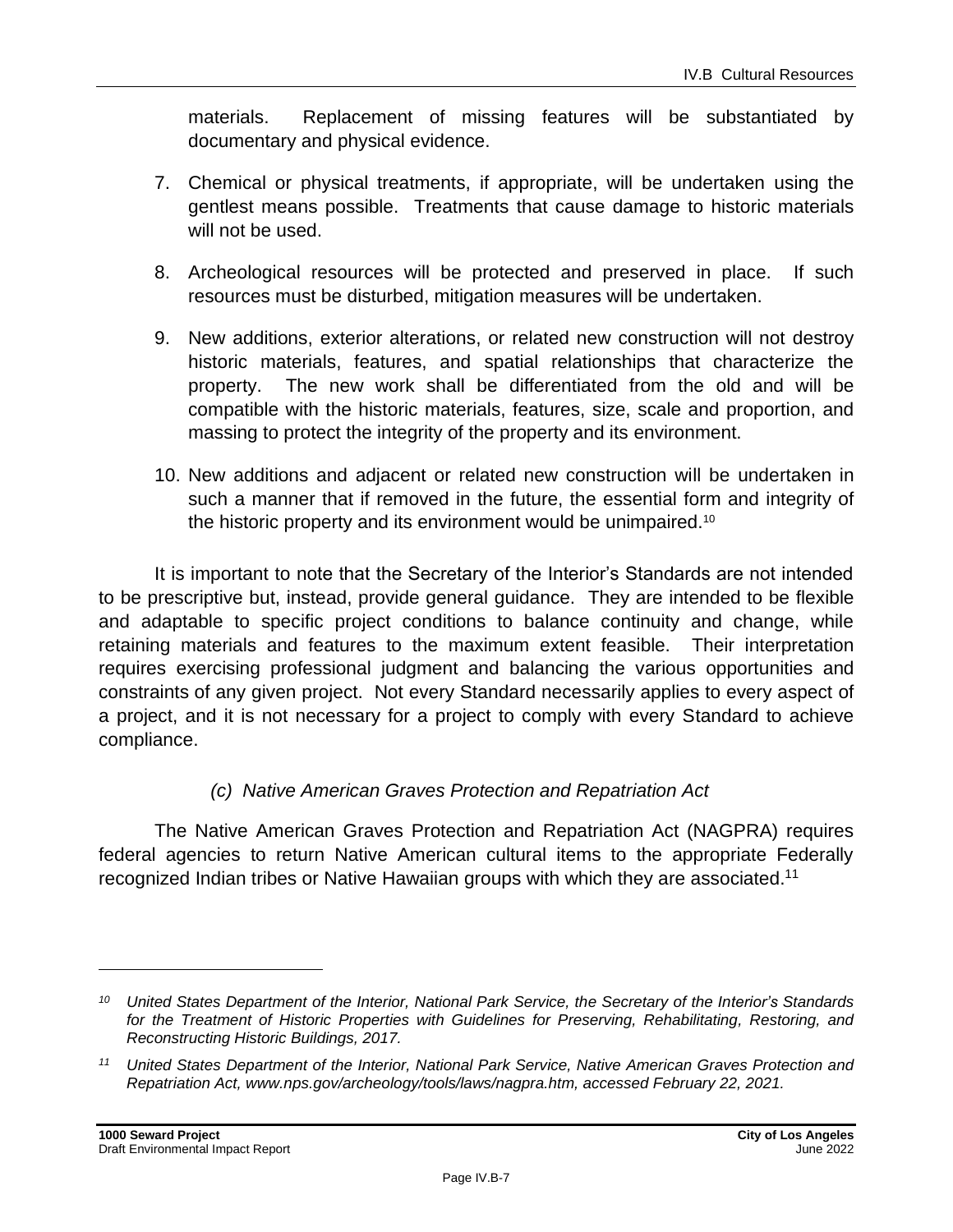#### *(d) Archaeological Resources Protection Act*

The Archaeological Resources Protection Act (ARPA) of 1979 governs the excavation, removal, and disposition of archaeological sites and collections on federal and Native American lands. This act was most recently amended in 1988. ARPA defines archaeological resources as any material remains of human life or activities that are at least 100 years of age, and which are of archeological interest. ARPA makes it illegal for anyone to excavate, remove, sell, purchase, exchange, or transport an archaeological resource from federal or Native American lands without a proper permit.<sup>12</sup>

#### *(e) Archaeological Data Preservation Act*

The Archaeological Data Preservation Act (ADPA) requires agencies to report any perceived project impacts on archaeological, historical, and scientific data and requires them to recover such data or assist the Secretary of the Interior in recovering the data.

#### (2) State

#### *(a) California Environmental Quality Act*

The California Environmental Quality Act (CEQA) is the principal statute governing environmental review of projects occurring in the State and is codified in Public Resources Code (PRC) Section 21000 et seq. CEQA requires lead agencies to determine if a proposed project would have a significant effect on the environment, including significant effects on historical or unique archaeological resources. Under CEQA Section 21084.1, a project that may cause a substantial adverse change in the significance of a historical resource is a project that may have a significant effect on the environment.

CEQA Guidelines Section 15064.5 recognizes that historical resources include: (1) resources listed in, or determined to be eligible by the State Historical Resources Commission, for listing in the California Register of Historical Resources; (2) resources included in a local register of historical resources, as defined in PRC Section 5020.1(k) or identified as significant in a historical resource survey meeting the requirements of PRC Section 5024.1(g); and (3) any objects, buildings, structures, sites, areas, places, records, or manuscripts which a lead agency determines to be historically significant or significant in the architectural, engineering, scientific, economic, agricultural, educational, social, political, military, or cultural annals of California by the lead agency, provided the lead agency's determination is supported by substantial evidence in light of the whole record.

*<sup>12</sup> United States Department of the Interior, National Park Service, Technical Brief #20, Archeological Damage Assessment: Legal Basis and Methods, 2007.*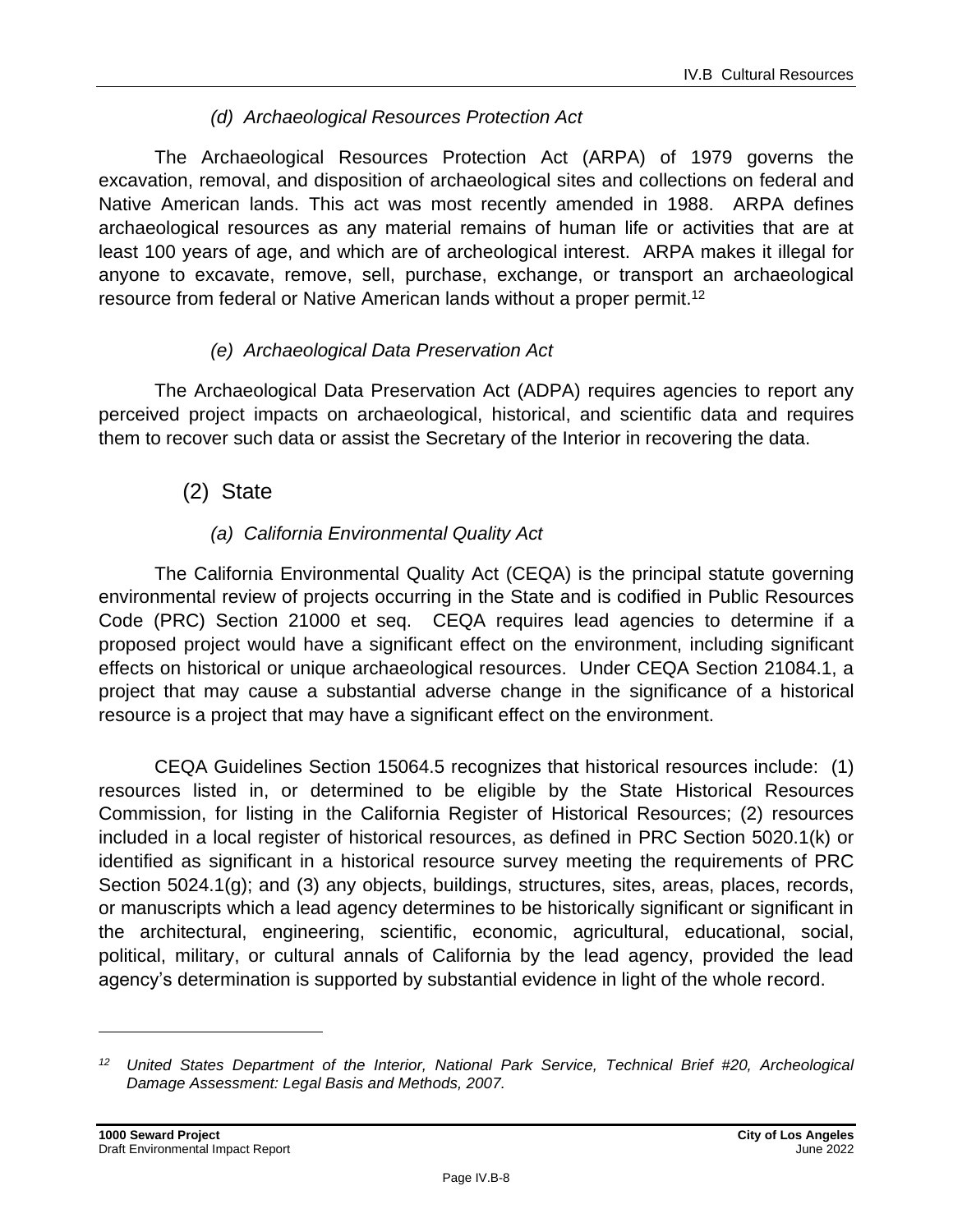If a lead agency determines that an archaeological site is a historical resource, the provisions of PRC Section 21084.1 and CEQA Guidelines Section 15064.5 apply. If an archaeological site does not meet the criteria for a historical resource contained in the CEQA Guidelines, then the site may be treated in accordance with the provisions of PRC Section 21083, if it meets the criteria of a unique archaeological resource. As defined in PRC Section 21083.2, a unique archaeological resource is an archaeological artifact, object, or site, about which it can be clearly demonstrated that without merely adding to the current body of knowledge, there is a high probability that it meets any of the following criteria:

- Contains information needed to answer important scientific research questions and there is a demonstrable public interest in that information;
- Has a special and particular quality such as being the oldest of its type or the best available example of its type; or
- Is directly associated with a scientifically recognized important prehistoric or historic event or person.

If an archaeological site meets the criteria for a unique archaeological resource as defined in PRC Section 21083.2, then the site is to be treated in accordance with the provisions of PRC Section 21083.2, which state that if the lead agency determines that a project would have a significant effect on unique archaeological resources, the lead agency may require reasonable efforts be made to permit any or all of these resources to be preserved in place.<sup>13</sup> If preservation in place is not feasible, mitigation measures shall be required. The CEQA Guidelines note that if an archaeological resource is neither a unique archaeological nor a historical resource, the effects of the project on those resources shall not be considered a significant effect on the environment.<sup>14</sup>

A significant effect under CEQA would occur if a project results in a substantial adverse change in the significance of a historical resource as defined in CEQA Guidelines Section 15064.5(a). Substantial adverse change is defined as "physical demolition, destruction, relocation, or alteration of the resource or its immediate surroundings such that the significance of a historical resource would be materially impaired".<sup>15</sup> According to CEQA Guidelines Section 15064.5(b)(2), the significance of a historical resource is

*<sup>13</sup> California Public Resources Code Section 21083.1(a), http://leginfo.legislature.ca.gov/faces/codes\_ displaySection.xhtml?lawCode=PRC&sectionNum=21083.2, accessed February 22, 2021.*

*<sup>14</sup> State CEQA Statute and Guidelines, Section 15064.5(c)(4).*

*<sup>15</sup> State CEQA Guidelines, Section 15064.5(b)(1).*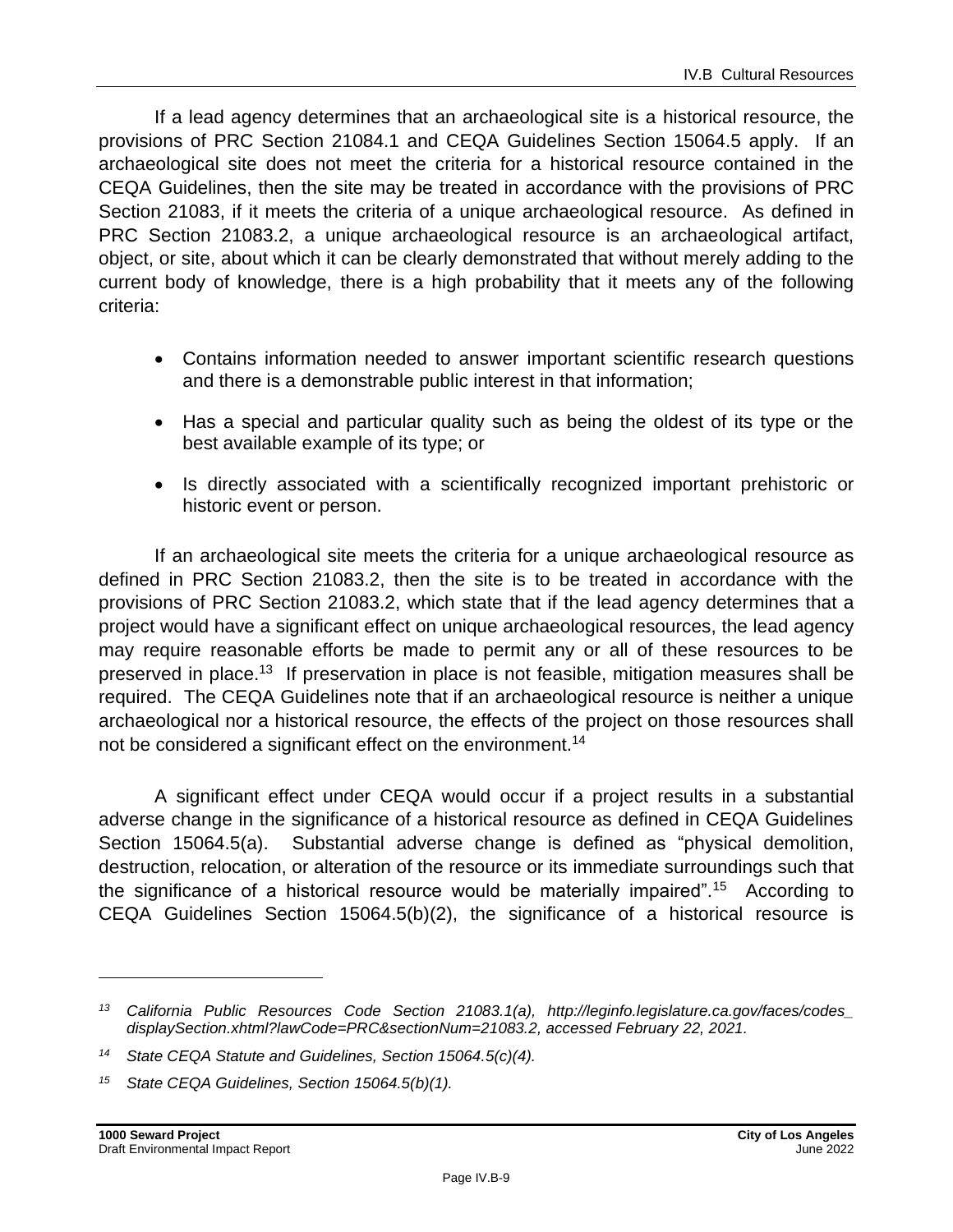materially impaired when a project demolishes or materially alters in an adverse manner those physical characteristics that:

- A. Convey its historical significance and that justify its inclusion in, or eligibility for, inclusion in the California Register; or
- B. Account for its inclusion in a local register of historical resources pursuant to PRC Section 5020.1(k) or its identification in a historical resources survey meeting the requirements of PRC Section 5024.1(g) Code, unless the public agency reviewing the effects of the project establishes by a preponderance of evidence that the resource is not historically or culturally significant; or
- C. Convey its historical significance and that justify its eligibility for inclusion in the California Register as determined by a Lead Agency for purposes of CEQA.

In general, a project that complies with the Secretary of the Interior's Standards for the Treatment of Historic Properties with Guidelines for Preserving, Rehabilitating, Restoring, and Reconstructing Historic Buildings is considered to have impacts that are less than significant.<sup>16</sup>

#### *(b) California Register of Historical Resources*

The California Register of Historical Resources (California Register) is "an authoritative listing and guide to be used by State and local agencies, private groups, and citizens in identifying the existing historical resources of the State and to indicate which resources deserve to be protected, to the extent prudent and feasible, from substantial adverse change."<sup>17</sup> The California Register was enacted in 1992, and its regulations became official on January 1, 1998. The California Register is administered by the California Office of Historic Preservation (OHP). The criteria for eligibility for the California Register are based upon National Register criteria.<sup>18</sup> Certain resources are determined to be automatically included in the California Register, including California properties formally determined eligible for, or listed in, the National Register. To be eligible for the California Register, a prehistoric or historic-period property must be significant at the local, State, and/or federal level under one or more of the following four criteria:

*<sup>16</sup> State CEQA Guidelines, 15064.5(b)(3).*

*<sup>17</sup> California Public Resources Code, Section 5024.1[a], http://leginfo.legislature.ca.gov/faces/codes\_display Section.xhtml?lawCode=PRC&sectionNum=5024.1, accessed February 22, 2021.*

*<sup>18</sup> California Public Resources Code, Section 5024.1[b], http://leginfo.legislature.ca.gov/faces/codes\_display Section.xhtml?lawCode=PRC&sectionNum=5024.1, accessed February 22, 2021.*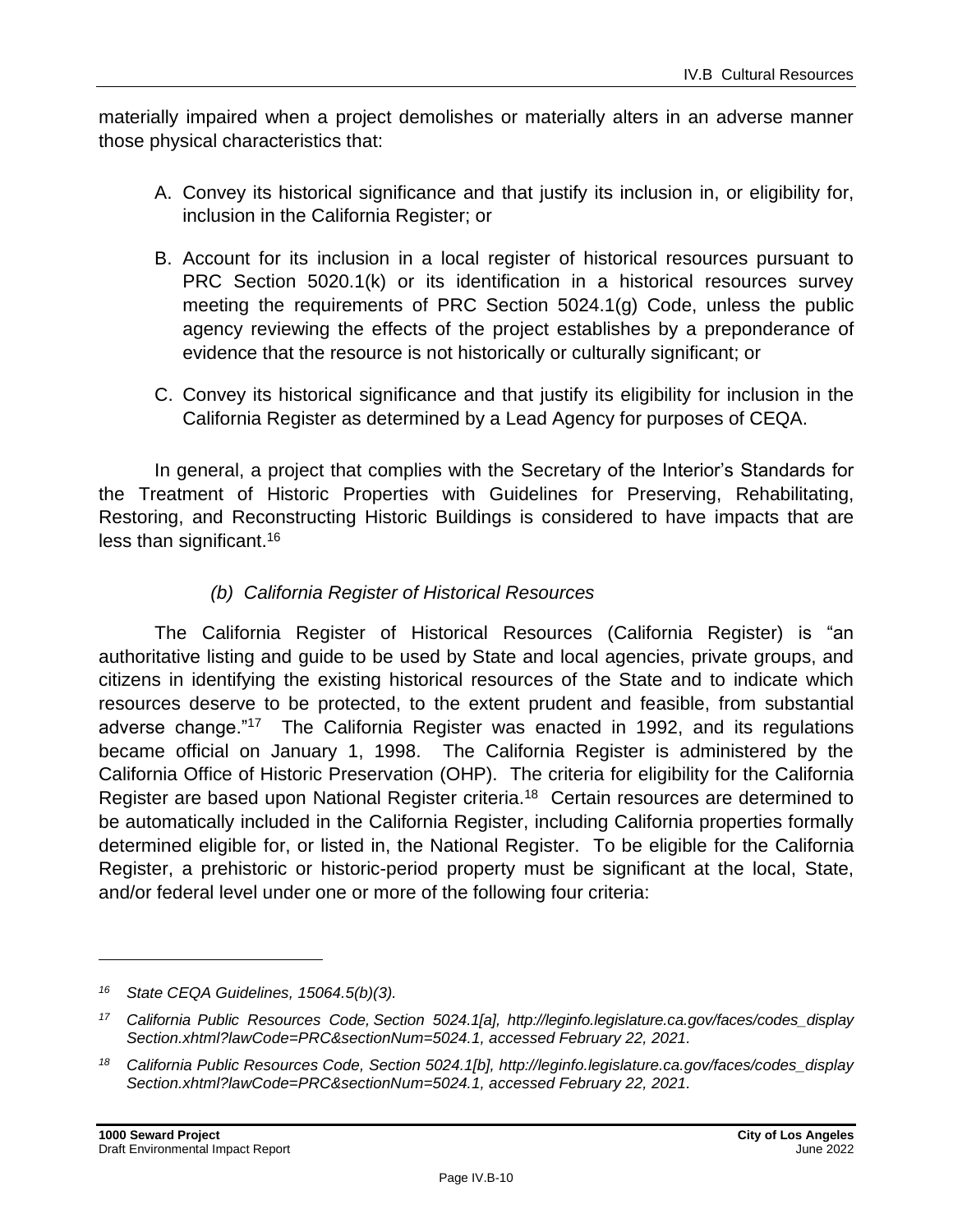- 1. Is associated with events that have made a significant contribution to the broad patterns of California's history and cultural heritage;
- 2. Is associated with the lives of persons important in our past;
- 3. Embodies the distinctive characteristics of a type, period, region, or method of construction, or represents the work of an important creative individual, or possesses high artistic values; or
- 4. Has yielded, or may be likely to yield, information important in prehistory or history.

A resource eligible for the California Register must meet one of the criteria of significance described above, and retain enough of its historic character or appearance (integrity) to be recognizable as a historical resource and to convey the reason for its significance. It is possible that a historic resource may not retain sufficient integrity to meet the criteria for listing in the National Register, but it may still be eligible for listing in the California Register.

Additionally, the California Register consists of resources that are listed automatically and those that must be nominated through an application and public hearing process. The California Register automatically includes the following:

- California properties listed on the National Register and those formally determined eligible for the National Register;
- California Registered Historical Landmarks from No. 770 onward; and,
- Those California Points of Historical Interest that have been evaluated by the State Office of Historic Preservation (OHP) and have been recommended to the State Historical Resources Commission for inclusion on the California Register.

Other resources that may be nominated to the California Register include:

- Historical resources with a significance rating of Category 3 through 5 (those properties identified as eligible for listing in the National Register, the California Register, and/or a local jurisdiction register);
- Individual historical resources;
- Historic districts; and,
- Historical resources designated or listed as local landmarks, or designated under any local ordinance, such as an historic preservation overlay zone.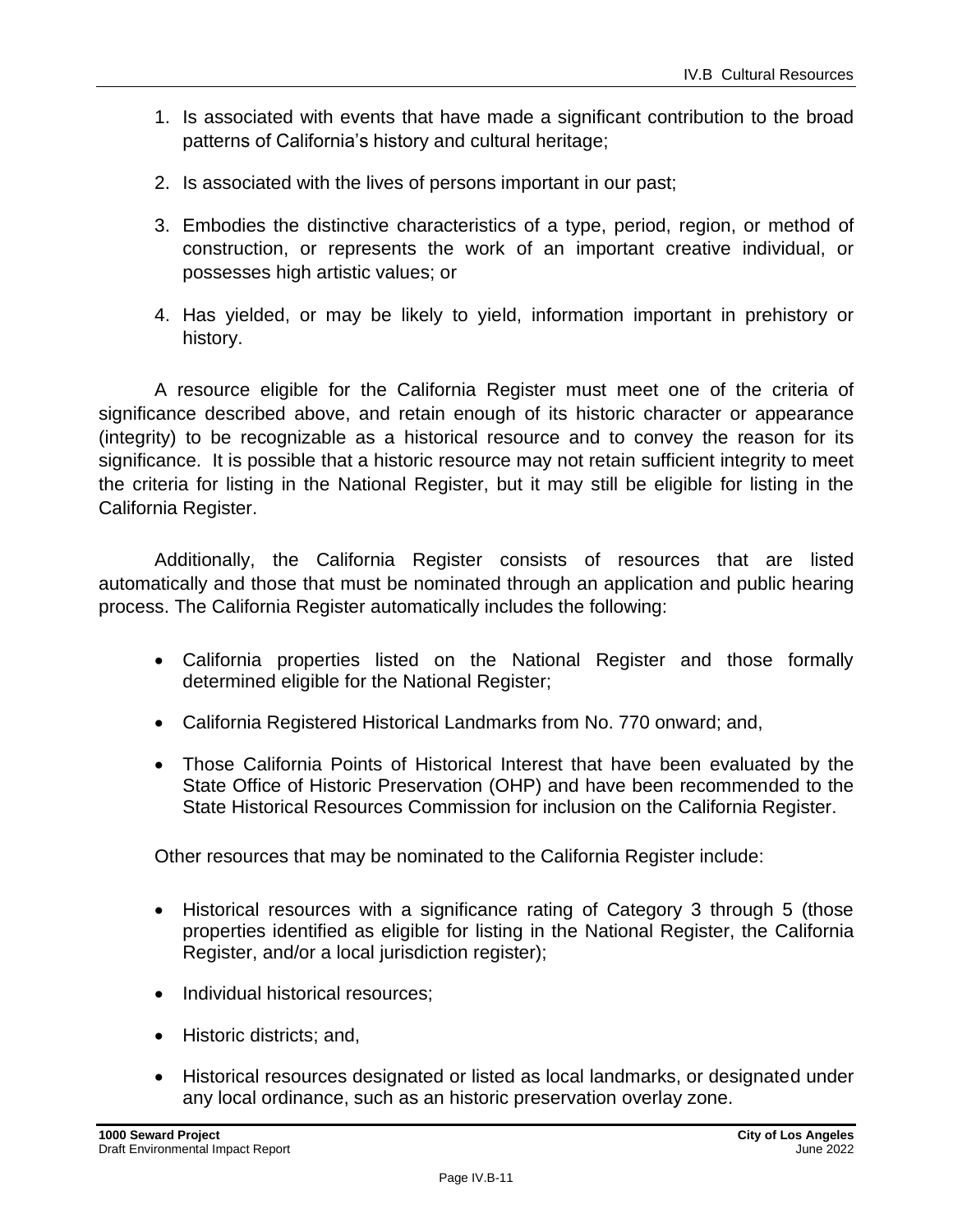#### *(c) California Health and Safety Code*

California Health and Safety Code Sections 7050.5, 7051, and 7054 address the illegality of interference with human burial remains (except as allowed under applicable PRC Sections), and the disposition of Native American burials in archaeological sites. These regulations protect such remains from disturbance, vandalism, or inadvertent destruction, and establish procedures to be implemented if Native American skeletal remains are discovered during construction of a project, including treatment of the remains prior to, during, and after evaluation, and reburial procedures.

#### *(d) California Public Resources Code*

California PRC Section 5097.98, as amended by Assembly Bill 2641, provides procedures in the event human remains of Native American origin are discovered during project implementation. PRC Section 5097.98 requires that no further disturbances occur in the immediate vicinity of the discovery, that the discovery is adequately protected according to generally accepted cultural and archaeological standards, and that further activities take into account the possibility of multiple burials. PRC Section 5097.98 further requires the Native American Heritage Commission (NAHC), upon notification by a County Coroner, designate and notify a Most Likely Descendant (MLD) regarding the discovery of Native American human remains. Once the MLD has been granted access to the site by the landowner and inspected the discovery, the MLD then has 48 hours to provide recommendations to the landowner for the treatment of the human remains and any associated grave goods. In the event that no descendant is identified, or the descendant fails to make a recommendation for disposition, or if the land owner rejects the recommendation of the descendant, the landowner may, with appropriate dignity, reinter the remains and burial items on the property in a location that will not be subject to further disturbance.

#### (3) Local

#### *(a) City of Los Angeles General Plan*

#### *(i) Conservation Element*

The City of Los Angeles General Plan includes a Conservation Element. Section 3 of the Conservation Element, adopted in September 2001, includes policies for the protection of archaeological resources. As stated therein, it is the City's policy that archaeological resources be protected for research and/or educational purposes. Section 5 of the Conservation Element recognizes the City's responsibility for identifying and protecting its cultural and historical heritage. The Conservation Element establishes the policy to continue to protect historic and cultural sites and/or resources potentially affected by proposed land development, demolition, or property modification activities, with the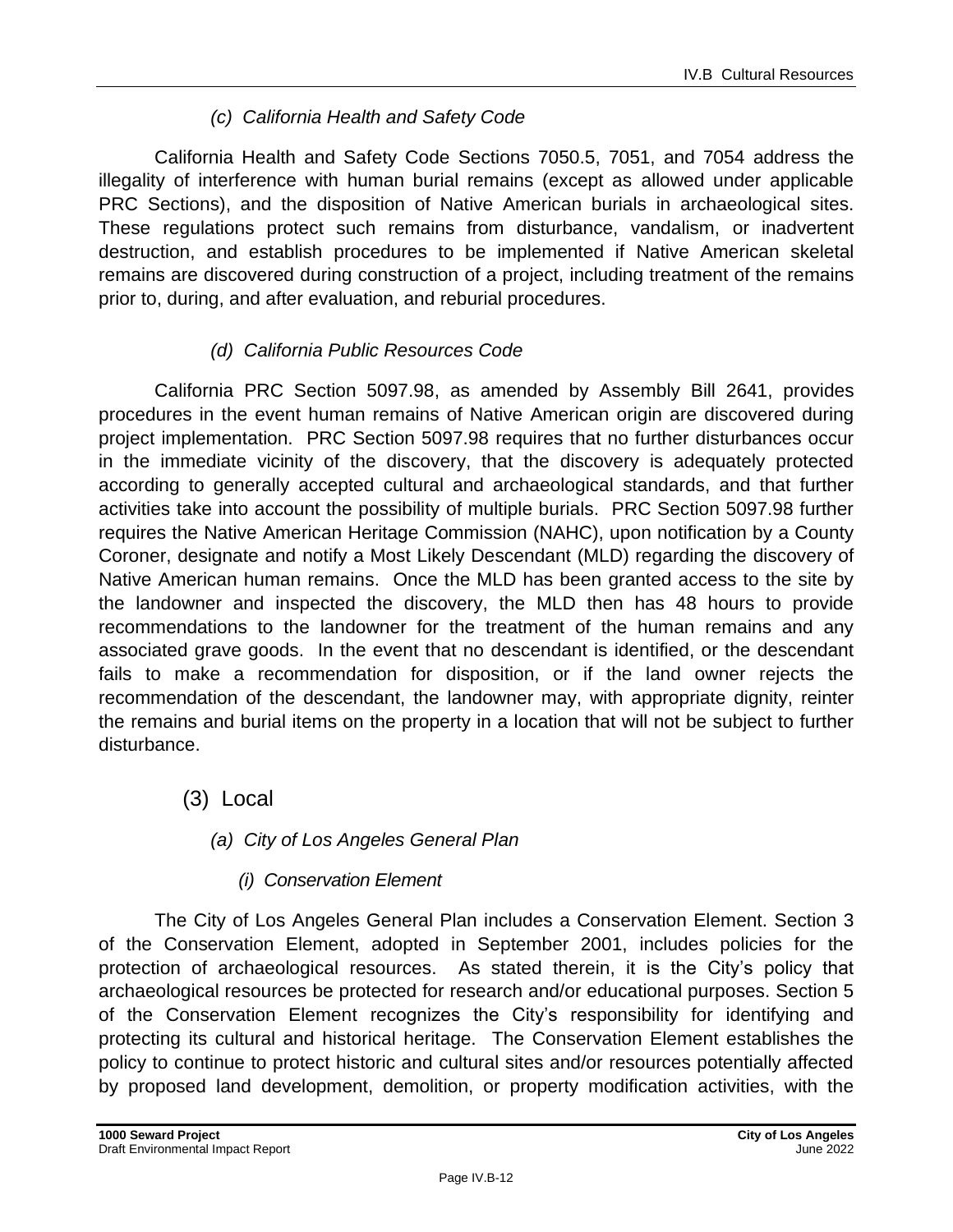related objective to protect important cultural and historical sites and resources for historical, cultural, research, and community educational purposes.<sup>19</sup>

In addition to the National Register and the California Register, two additional types of historic designations may apply at a local level:

- 1. Historic-Cultural Monument (HCM)
- 2. Classification by the City Council as a Historic Preservation Overlay Zone (HPOZ)

#### *(ii) Community Plan*

The Land Use Element of the City's General Plan includes 35 community plans. Community plans are intended to provide an official guide for future development and propose approximate locations and dimensions for land use. The community plans establish standards and criteria for the development of housing, commercial uses, and industrial uses, as well as circulation and service systems. The community plans implement the City's General Plan Framework at the local level and consist of both text and an accompanying generalized land use map. The community plans' texts express goals, objectives, policies, and programs to address growth in the community, including those that relate to utilities and service systems required to support such growth. The community plans' maps depict the desired arrangement of land uses as well as street classifications and the locations and characteristics of public service facilities.

As discussed in Section IV.E, Land Use, of this Draft EIR, the Project Site is located within the planning boundary of the Hollywood Community Plan, adopted in December 1988. The City is currently in the process of updating the Hollywood Community Plan. An updated plan has been drafted and the corresponding EIR is underway. Until the update is formally adopted by the City, the existing Hollywood Community Plan remains in effect.<sup>20</sup>

The Hollywood Community Plan does not specifically address cultural resources; however, a stated objective of the Hollywood Community Plan is to "encourage the protection and enhancement of the varied and distinctive residential character of the

*<sup>19</sup> City of Los Angeles, Conservation Element of the General Plan, pages II-3 to II-5.*

*<sup>20</sup> The City is currently in the process of updating the Hollywood Community Plan. The most recent draft was released in February 2021 and is available at https://planning.lacity.org/plans-policies/communityplan-update/hollywood-community-plan-update#the-plan. The City Planning Commission recommended approval of the draft Plan on March 18, 2021, the Department of City Planning released the letter of determination on August 18, 2021, and the draft plan is currently awaiting consideration by the City's Planning and Land Use Management committee.*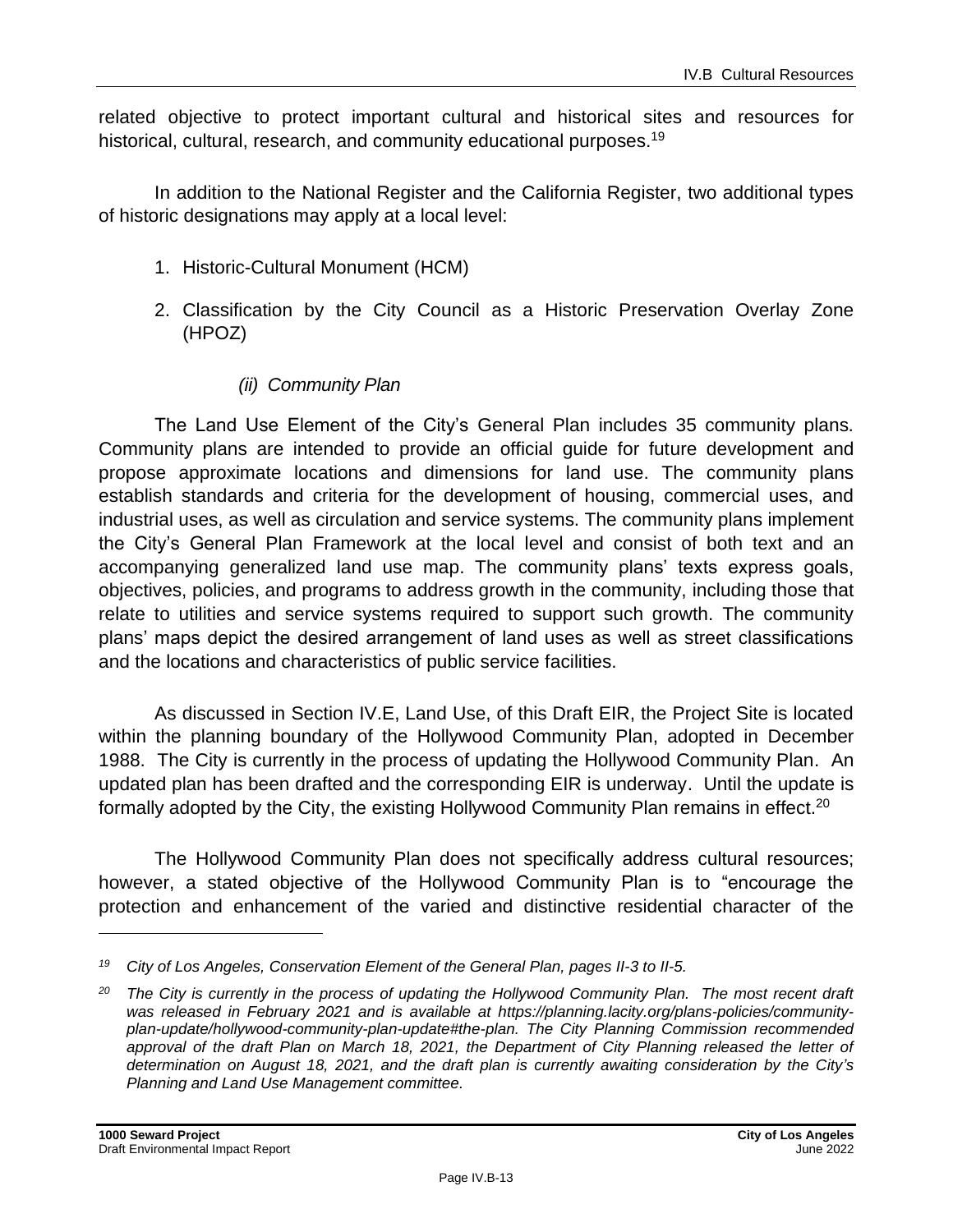Community." In addition, the Housing Policy in the Hollywood Community Plan "encourages the preservation and enhancement of well defined residential neighborhoods in Hollywood through: (1) application of Historic Preservation Overlay Zones where appropriate; and/or (2) preparation of neighborhood preservation plans which further refine and tailor development standards to neighborhood character." The Hollywood Community Plan also reiterates that it is "the City's policy that the Hollywood Community Plan incorporate the sites designated on the Cultural and Historical Monuments Element of the General Plan." 21

#### *(b) City of Los Angeles Cultural Heritage Ordinance*

The Los Angeles City Council adopted the Cultural Heritage Ordinance in 1962 and most recently amended it in 2018 (Sections 22.171 et seq. of the Administrative Code). The Ordinance created a Cultural Heritage Commission (CHC) and criteria for designating an HCM. The CHC is comprised of five citizens, appointed by the Mayor, who have exhibited knowledge of Los Angeles history, culture, and architecture. The City of Los Angeles Cultural Heritage Ordinance states that a HCM designation is reserved for those resources that have a special aesthetic, architectural, or engineering interest or value of a historic nature and meet one of the following criteria. A historical or cultural monument is any site, building, or structure of particular historical or cultural significance to the City of Los Angeles. The criteria for HCM designation are stated below:

- The proposed HCM is identified with important events of national State, or local history or exemplifies significant contributions to the broad cultural, economic, or social history of the nation, State, city or community is reflected or exemplified; or
- The proposed HCM is associated with the lives of historic personages important to national, State, city, or local history; or
- The proposed HCM embodies the distinct characteristics of style, type, period, or method of construction, or represents notable work of a master designer, builders, or architect whose individual genius influenced his or her age.<sup>22</sup>

A proposed resource may be eligible for designation if it meets at least one of the criteria above. When determining historic significance and evaluating a resource against the Cultural Heritage Ordinance criteria above, the CHC and Office of Historic Resources (OHR) staff often ask the following questions:

*<sup>21</sup> City of Los Angeles, Hollywood Community Plan, adopted by City Council in December 1988 and effective April 2, 2014, p. HO-2.*

*<sup>22</sup> City of Los Angeles, Los Angeles Administrative Code, Section 22.171.7.*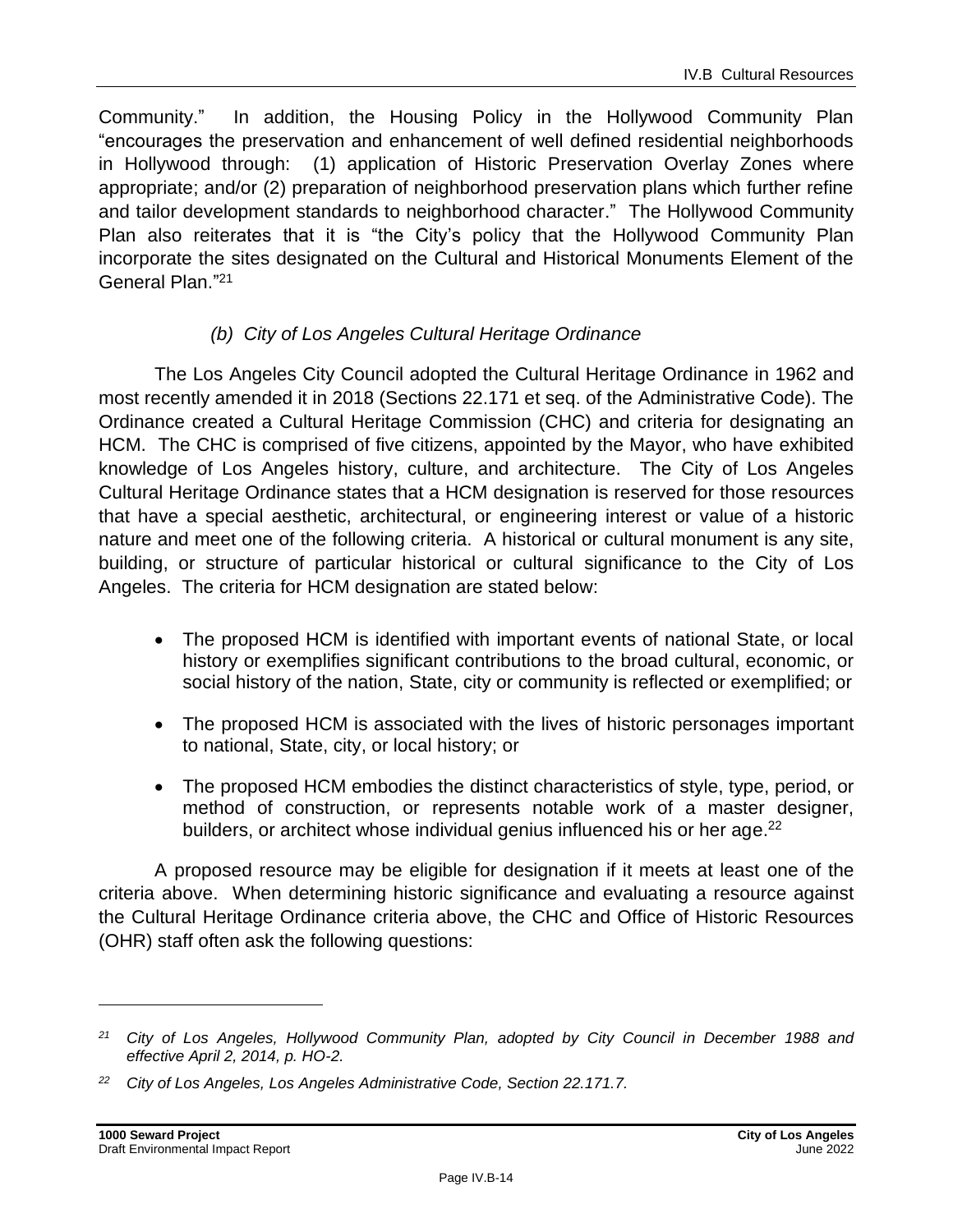- Is the site or structure an outstanding example of past architectural styles or craftsmanship?
- Was the site or structure created by a "master" architect, builder, or designer?
- Did the architect, engineer, or owner have historical associations that either influenced architecture in the City or had a role in the development or history of Los Angeles?
- Has the building retained "integrity"? Does it still convey its historic significance through the retention of its original design and materials?
- Is the site or structure associated with important historic events or historic personages that shaped the growth, development, or evolution of Los Angeles or its communities?
- Is the site or structure associated with important movements or trends that shaped the social and cultural history of Los Angeles or its communities?

Unlike the National and California Registers, the Cultural Heritage Ordinance makes no mention of concepts such as physical integrity or period of significance. However, in practice, the seven aspects of integrity from the National Register and California Register are applied similarly and the threshold of integrity for individual eligibility is similar. It is common for the CHC to consider alterations to nominated properties in making its recommendations on designations. Moreover , properties do not have to reach a minimum age requirement, such as 50 years, to be designated as HCMs. In addition, the Los Angeles Municipal Code (LAMC) Section 91.106.4.5 states that the Los Angeles Department of Building and Safety "shall not issue a permit to demolish, alter or remove a building or structure of historical, archaeological or architectural consequence if such building or structure has been officially designated, or has been determined by State or federal action to be eligible for designation, on the National Register of Historic Places, or has been included on the City of Los Angeles list of HCMs, without the department having first determined whether the demolition, alteration or removal may result in the loss of or serious damage to a significant historical or cultural asset. If the department determines that such loss or damage may occur, the applicant shall file an application and pay all fees for the CEQA Initial Study and Check List, as specified in Section 19.05 of the LAMC. If the Initial Study and Check List identifies the historical or cultural asset as significant, the permit shall not be issued without the department first finding that specific economic, social or other considerations make infeasible the preservation of the building or structure."<sup>23</sup>

*<sup>23</sup> City of Los Angeles, Los Angeles Municipal Code, Section 91.106.4.5.1.*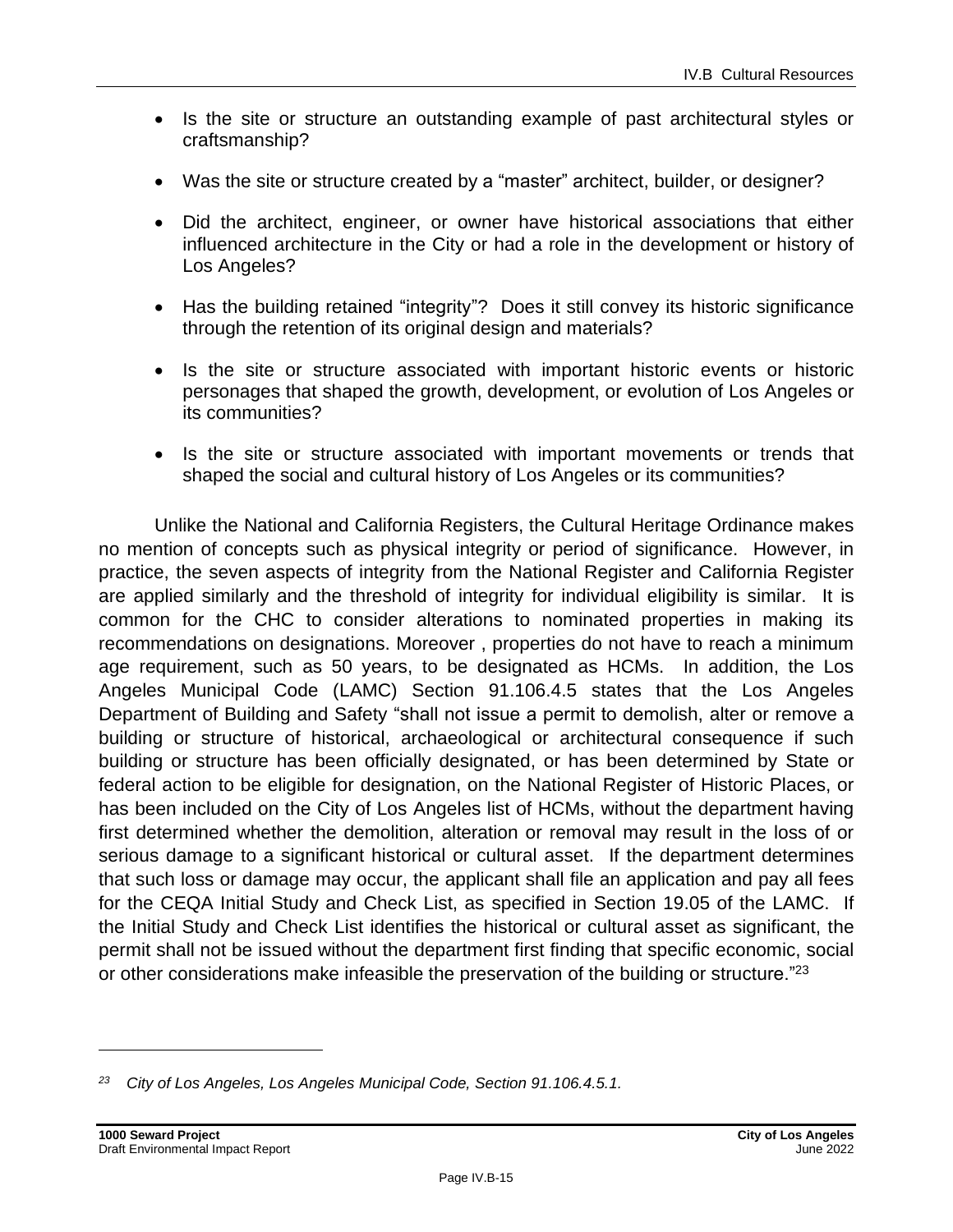#### *(c) City of Los Angeles Historic Preservation Overlay Zone Ordinance*

The Los Angeles City Council adopted the ordinance enabling the creation of HPOZs in 1979; most recently, this ordinance was amended in 2017. Angelino Heights became Los Angeles' first HPOZ in 1983. The City currently contains 35 HPOZs. An HPOZ is a significant concentration, linkage, or continuity of sites, buildings, structures, or objects united historically or aesthetically by plan or physical development.<sup>24</sup> Each HPOZ is established with a Historic Resources Survey, a historic context statement, and a preservation plan. The Historic Resources Survey identifies all Contributing and Non-Contributing features and lots. The context statement identifies the historic context, themes, and subthemes of the HPOZ as well as the period of significance. The preservation plan contains guidelines that inform appropriate methods of maintenance, rehabilitation, restoration, and new construction. Contributing Elements are defined as any building, structure, Landscaping, or Natural Feature identified in the Historic Resources Survey as contributing to the Historic significance of the HPOZ, including a building or structure which has been altered, where the nature and extent of the Alterations are determined reversible by the Historic Resources Survey.<sup>25</sup> For CEQA purposes, Contributing Elements are treated as contributing features to a historic district, which is the historical resource. Non-Contributing Elements are any building, structure, Landscaping, Natural Feature identified in the Historic Resources Survey as being built outside of the identified period of significance or not containing a sufficient level of integrity. For CEQA purposes, Non-Contributing Elements are not treated as contributing features to a historical resource.

#### *(d) City of Los Angeles Historic Resources Survey (SurveyLA)*

SurveyLA is a Citywide survey that identifies and documents potentially significant historical resources representing important themes in the City's history. The survey and resource evaluations were completed by consultant teams under contract to the City and under the supervision of the Department of City Planning's OHR. The program was managed by OHR, which maintains a website for SurveyLA. The field surveys cumulatively covered broad periods of significance, from approximately 1850 to 1980 depending on the location, and included individual resources such as buildings, structures, objects, natural features and cultural landscapes as well as areas and districts (archaeological resources are planned to be included in future survey phases). The survey identified a wide variety of potentially significant resources that reflect important themes in the City's growth and development in various areas including architecture, city planning, social history, ethnic heritage, politics, industry, transportation, commerce, entertainment, and others. Field

*<sup>24</sup> City of Los Angeles, Los Angeles Municipal Code, Section 12.20.3.*

*<sup>25</sup> City of Los Angeles, Los Angeles Municipal Code, Section 12.20.3.*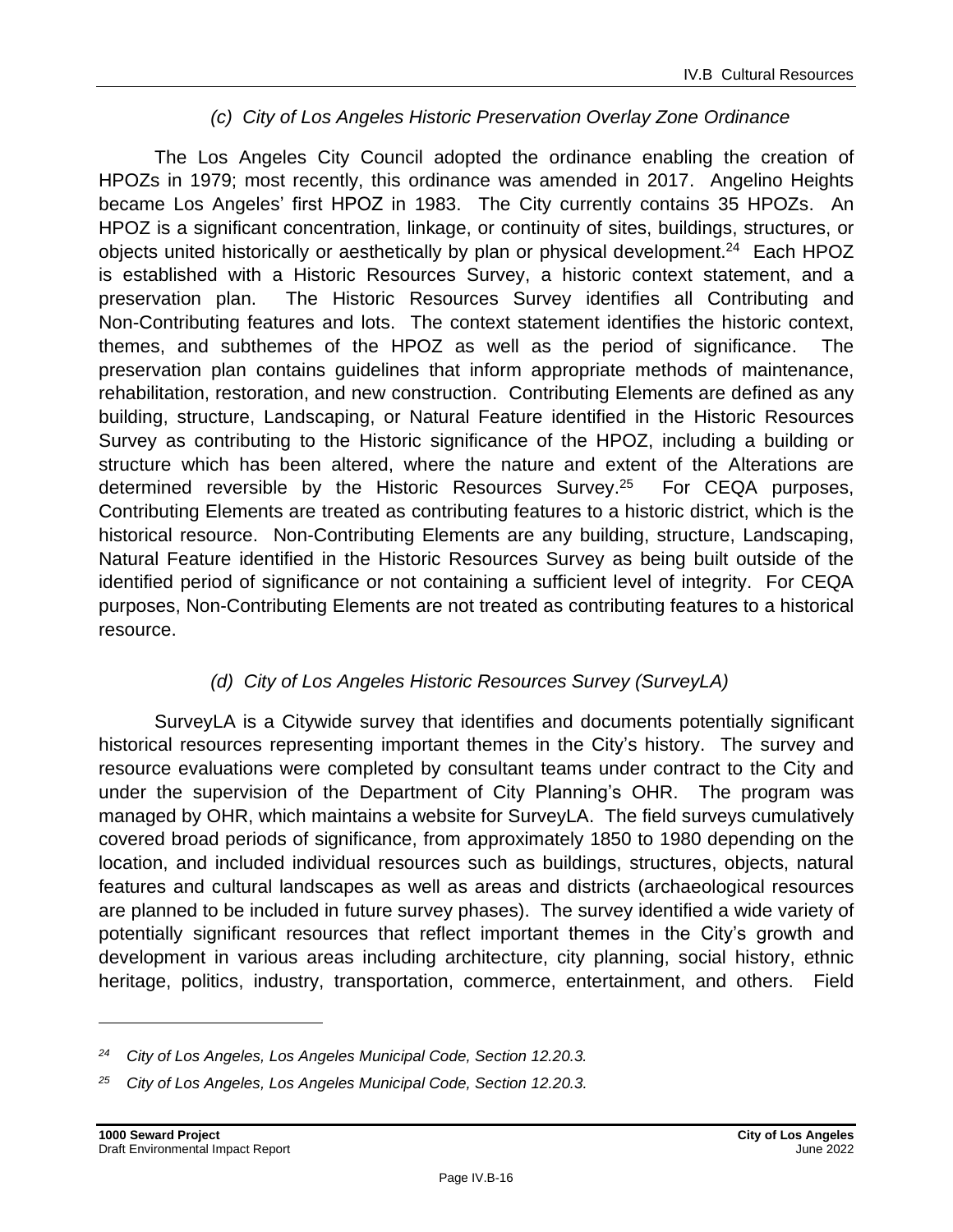surveys, conducted from 2010–2017, were completed in three phases by Community Plan area. However, SurveyLA did not survey areas already designated as HPOZs or areas already surveyed by the Community Redevelopment Agency of the City of Los Angeles. All tools, methods, and criteria developed for SurveyLA were created to meet State and federal professional standards for survey work.

Los Angeles' Citywide Historic Context Statement (HCS) was designed for use by SurveyLA field surveyors and by all agencies, organizations, and professionals completing historical resources surveys in the City of Los Angeles. The context statement was organized using the Multiple Property Documentation (MPD) format developed by the National Park Service for use in nominating properties to the National Register. This format provided a consistent framework for evaluating historical resources. It was adapted for local use to evaluate the eligibility of properties for city, state, and federal designation programs. The HCS used Eligibility Standards to identify the character defining, associative features and integrity aspects a property must retain to be a significant example of a type within a defined theme. Eligibility Standards also indicated the general geographic location, area of significance, applicable criteria, and period of significance associated with that type. These Eligibility Standards are guidelines based on knowledge of known significant examples of property types; properties do not need to meet all of the Eligibility Standards in order to be eligible. Moreover, there are many variables to consider in assessing integrity depending on why a resource is significant under the National Register, California Register or City of Los Angeles HCM eligibility criteria. SurveyLA findings are subject to change over time as properties age, additional information is uncovered, and more detailed analyses are completed. Resources identified through SurveyLA are not designated resources. Designation by the City of Los Angeles and nominations to the California or National Registers are separate processes that include property owner notification and public hearings.

## **b. Existing Conditions**

### (1) Project Site

The Project Site is located within the planning boundary of the Hollywood Community Plan area. The Project vicinity is developed with a mix of industrial, commercial, and residential uses. Land uses located adjacent to the Project Site include an approximately 64-foot tall parking structure and multi-family residential buildings to the north; a 76-foot-tall office building and an above-grade parking structure to the west; a 76-foot-tall office/commercial building and industrial uses to the south; and multi-family residential buildings to the east. As discussed in Section II, Project Description, of this Draft EIR, the Project Site is currently developed with two one-story buildings totaling 10,993 square feet, comprised of a 2,551-square-foot restaurant and 8,442-square-foot studio and production space, along with surface parking areas.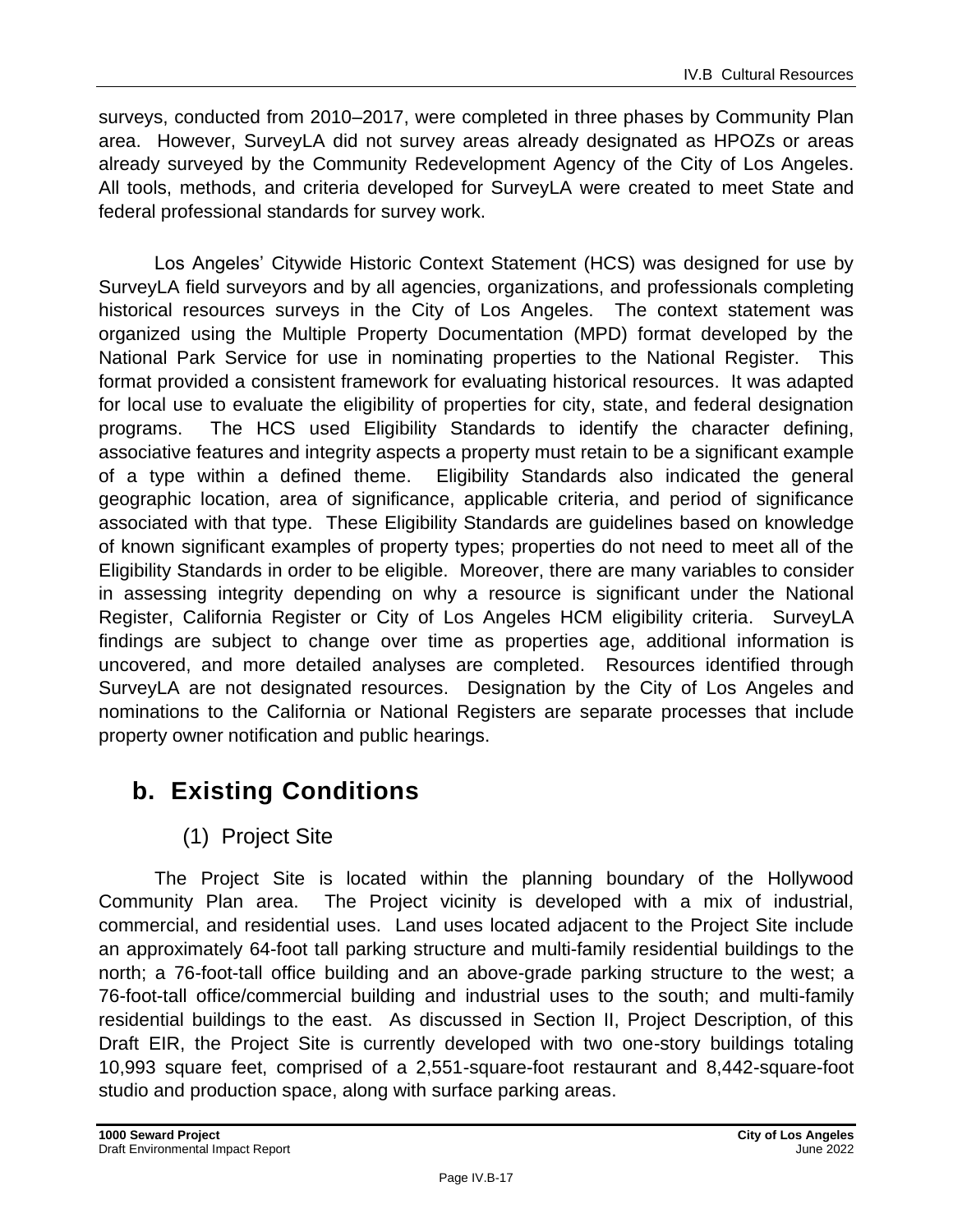The following discussion of the existing buildings on the Project Site is based on the Historic Report included as Appendix C of this Draft EIR.

#### *(a) 1000 Seward Street*

1000 Seward Street (also referred to as 6565 Romaine Street) is located at the southwest corner of the Project Site, at the intersection of Seward and Romaine Streets. The one-story commercial building is set back from the sidewalk by a planter with mature trees and shrubs at the south and west, and by a low brick planter with a concrete cap at the northwest corner. The building has a complex plan, simple massing, and asymmetrical composition, while the building exhibits characteristics of two architectural styles.

The southwest wing has features of Streamline Moderne architecture, which is discussed in detail below. The wing is rectangular in plan with a rounded southwest corner. There is a bow-truss roof with parapet and built-up roofing. Exterior walls are of brick masonry with panels of cement plaster and a projecting band clad in cement plaster wrapping the building and forming a lintel for all windows. There are wide bands of masonry divided by recessed bricks creating speedlines at the upper third of the south façade, and a band of masonry with tooled joints forms a ribbon with windows along the south façade. Fenestration consists of divided-light steel sash awning windows. The primary entrance is asymmetrically located on the west façade, and consists of a single divided-light steel door. There is a secondary door at the east side of the south façade, consisting of a single flush steel door.

The northeast wing is commercial vernacular in design with Mid-century Modern details at the south façade. It is set back from the street by a small parking area paved in asphaltic concrete and a full-width veranda screened by concrete breeze blocks and wrought iron security gates. The wing is rectangular in plan. There is a combination roof with parapet and built-up roofing. Exterior walls are painted masonry. Fenestration consists of aluminum sash windows with security bars. The primary entrance is asymmetrically located on the east façade, sheltered beneath a projecting fabric awning, and consists of a pair of fully-glazed aluminum storefront doors with sidelights and transoms, accessed from the adjacent surface parking area. Secondary entrances are located along the south façade, and consist of fully-glazed aluminum storefront doors accessed via a brick paver path through the small surface parking area and veranda.

#### *(b) 1006 Seward Street*

1006 Seward Street is located at the northwest corner of the Project Site, abutting 1000 Seward Street. The one-story commercial vernacular building with Streamline Moderne elements is set flush with the sidewalk. The building has a roughly rectangular plan, simple massing, and symmetrical composition. There is a combination roof with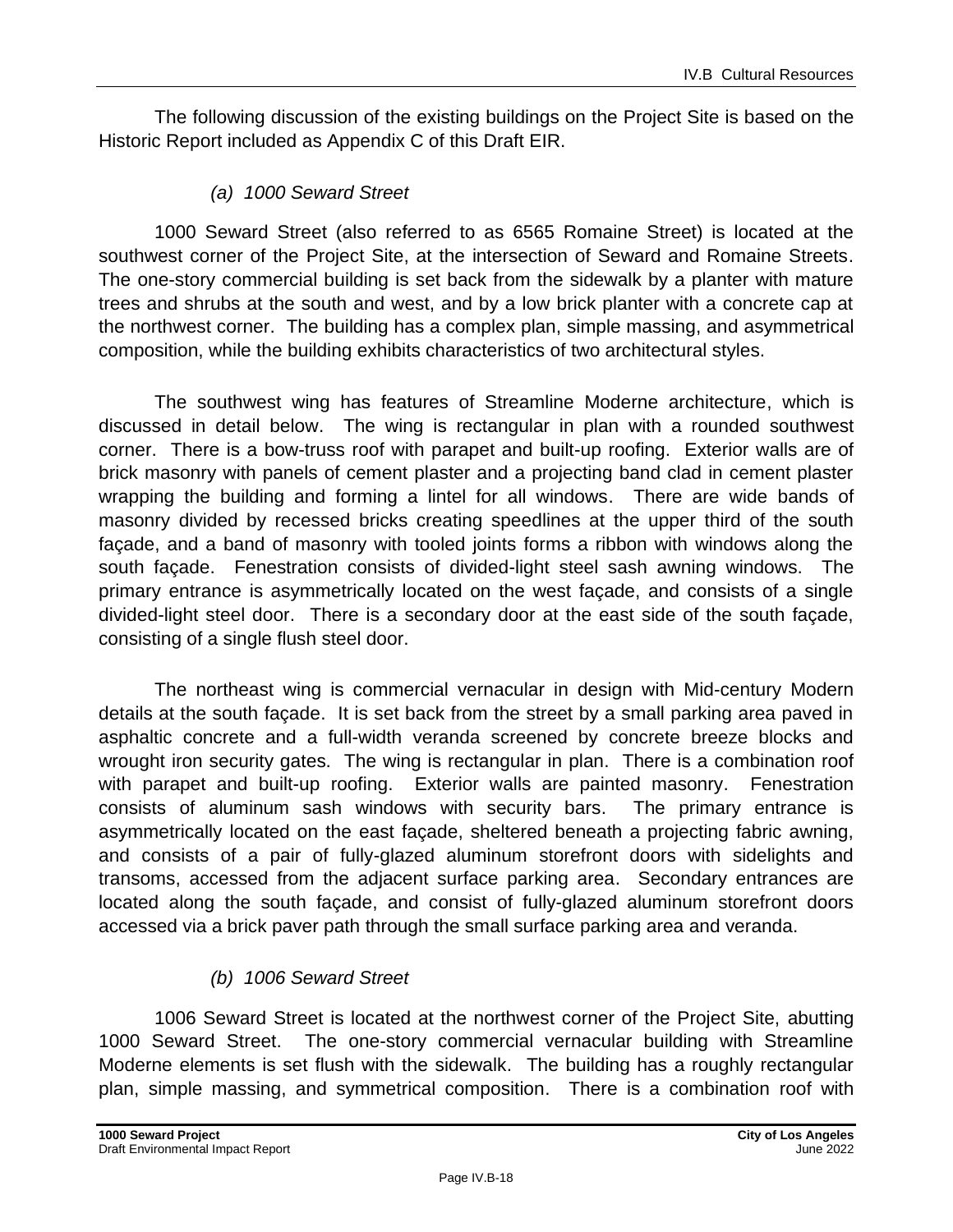shaped parapet with zig-zag ornamentation, built-up roofing, and composition shingle roofing. Exterior walls are clad in cement plaster with a brick veneer water table. There is a clock at the center of the parapet on the west façade, with neon signage around the perimeter with the tenant's name. Fenestration consists of wood frame fixed windows with projecting fabric awnings. The primary entrance is recessed at the center of the west façade, and consists of a single fully-glazed wood door with a full-height sidelight. There is a wall sign above the primary entrance with the tenant's name.

#### (2) Historical Background and Context of the Project Site and Study Area

The Historic Report included in Appendix C of this Draft EIR includes a detailed description of the historical background and context of the Project Site and surrounding area. Below is a summary of the discussion included in the Historic Report.

#### *(a) Hollywood Community Plan Area*

As previously discussed, the Project Site is located in the Hollywood Community Plan area of the City. Hollywood began as a small agricultural community in the nineteenth century. Farmers experimented in cultivating a wide variety of exotic fruits, vegetables, and flowers. The agricultural character of the community changed in the early twentieth century as large real estate tracts were developed, transforming the community into a bustling suburb of the City.

The most significant factor in the development of Hollywood in the twentieth century was the entertainment industry. Film production began in Hollywood in 1911, and quickly grew into a significant economic force. As the popularity of motion pictures grew, more physical facilities related to motion picture production were constructed in Hollywood and in 1912, the first studio was established. Within months other studios established a presence in Hollywood. Related industries and commercial enterprises serving the motion picture industry were quickly established adjacent to the motion picture studios throughout Hollywood. Much of this development occurred within or immediately adjacent to previously established residential areas.

From the 1910s and into the 1930s, Hollywood experienced tremendous population growth. The rapidly expanding film business attracted migrants from around the United States and around the globe. As a result, there was a sharp increase in residential development. Concentrations of residential properties from this period are located adjacent to the major motion picture studios and include modest single-family residences along with a wide variety of multi-family housing types.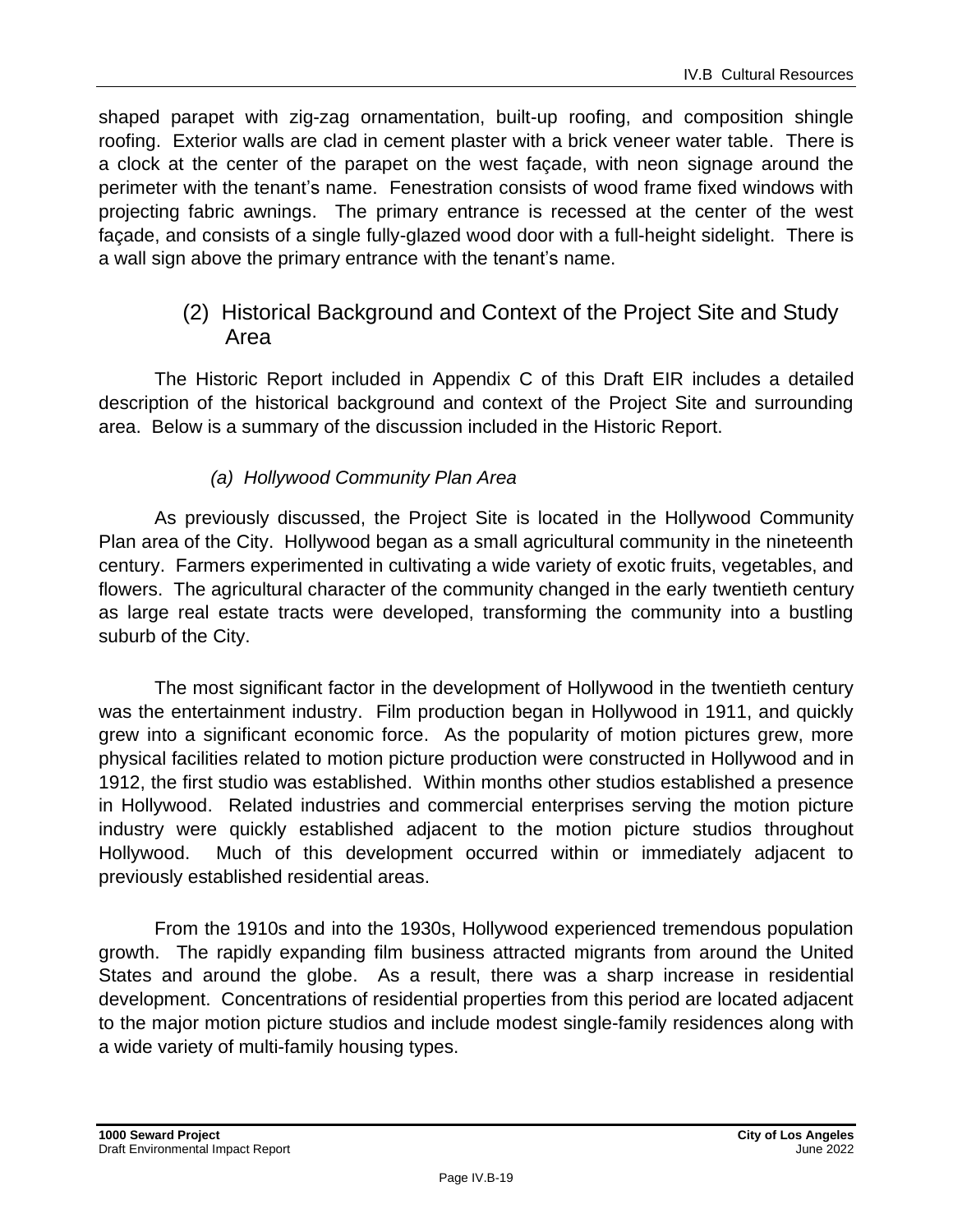Density in Hollywood increased substantially following World War II. By the 1950s, entertainment industry-related properties began to spread out throughout the greater Los Angeles area, and the major industry in Hollywood shifted to tourism. During the late 1950s the Hollywood Walk of Fame was created on Hollywood Boulevard as a tribute to actors, directors, and other contributors to the entertainment industry. Hollywood's population became more ethnically diverse in the 1960s to 1970s, as new immigrant groups began settling in the area and community and residential densities continued to increase, as original single-family houses, bungalow courts, and smaller apartment buildings were replaced with larger multi-family residential complexes.

By the 1980s the Hollywood community was in a state of economic decline; the Community Redevelopment Agency of Los Angeles established the Hollywood Redevelopment Project Area in 1986 to encourage development in the area. Among the goals of the agency were to revitalize the historic core and preserve historically significant buildings.

By the start of the new millennium, Hollywood began to experience a resurgence that continues today. The establishment of the city's Adaptive Reuse ordinance greatly facilitated the reuse of under-utilized historic buildings into new housing. New, large-scale mixed-use projects as well as the B (Red) Line subway helped to revitalize Hollywood's streets and its economy, bringing with it an influx of new residents and tourists, higher rents, and new development pressures.

#### *(b) Project Site*

As described in the Historic Report, the Project Site contains five lots located on the west side of Seward Street, between Romaine Street and Santa Monica Boulevard, and the north side of Romaine Street between Seward Street and North Hudson Avenue.

By 1919, four of the five lots that comprise the Project Site were undeveloped. The parcel at 1007 North Hudson Avenue, located at the east side of the Project Site, was occupied by a one-story, single-family residence, which had been constructed prior to 1914. The surrounding area was not yet fully built out and development generally consisted of single-family residences or duplexes. In December 1920, a four-room, one-story single-family residence was constructed at 1006 Seward Street and in June 1937, a café building was added at the front of the residence. In September 1937, a one-story office building was constructed at 1000 Seward Street.

By 1950, the Project Site was fully developed. A one-story restaurant building located at 1006 Seward Street; a radio equipment warehouse and laboratory located at 1000 Seward Street; and five one-story single-family residences and three detached single-car garages located at the east side of the Project Site. Additionally, by this point,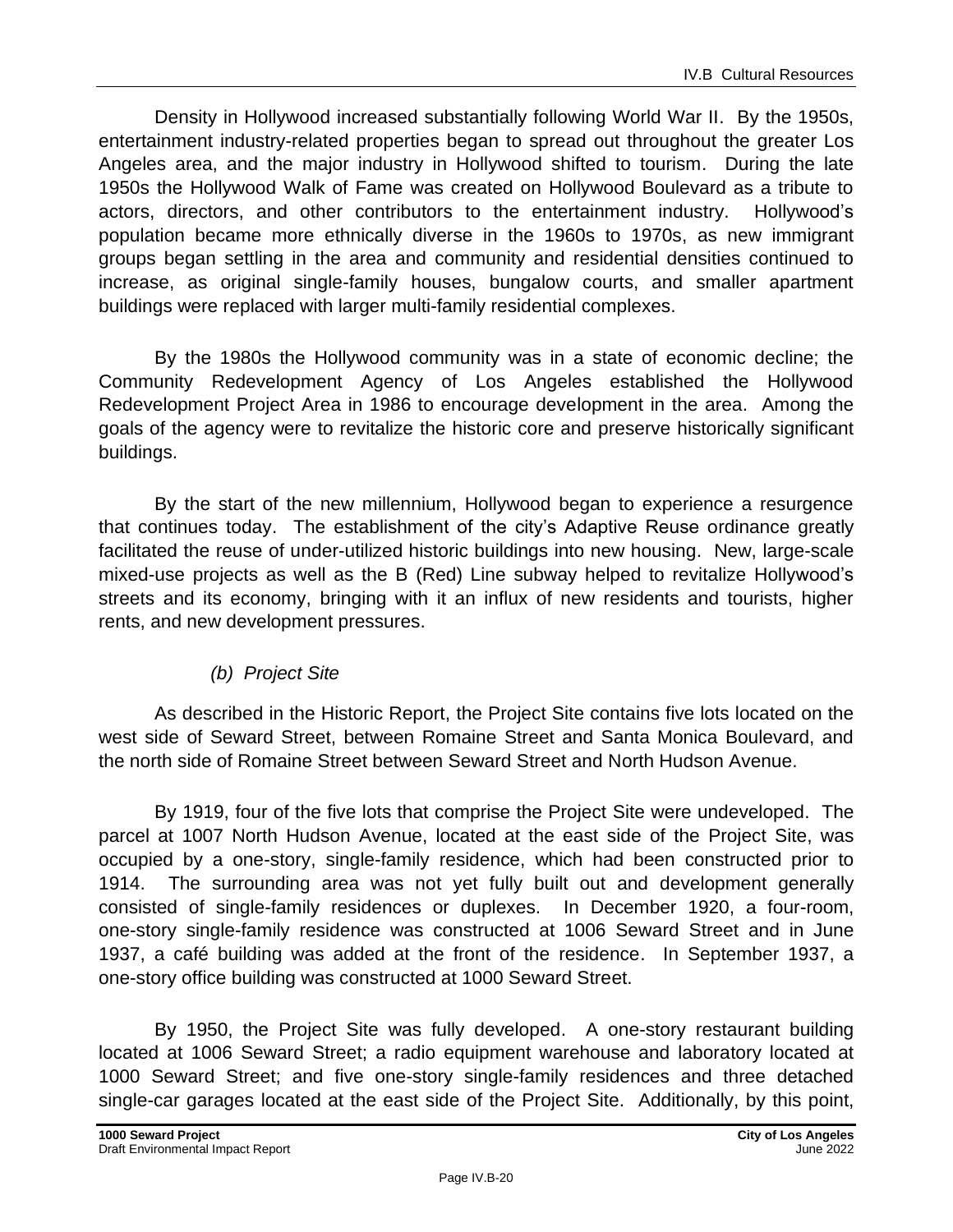the surrounding area was fully developed with largely single-family residences or duplexes; commercial uses lined Santa Monica Boulevard.

In 1955, a small one-story building had been added at the rear of the restaurant building on the Project Site. The surrounding area remained developed with single- and multi-family residences with a commercial corridor along Santa Monica Boulevard. In addition, some film-related businesses and other commercial uses had begun to redevelop property along Seward Street south of the Project Site. In April 1959, lots 13, 15, and 16 of White and Newby's Hollywood Boulevard Tract were tied. In June 1959, an addition was made to northwest corner of the building at 1000 Seward Street.

In the latter half of the 20th century, many residences and commercial buildings in the area surrounding the Project Site were demolished and replaced with surface parking areas. The area immediately surrounding the Project Site began to see renewed development beginning in 2000, and older buildings and surface parking areas were replaced with mid-rise commercial buildings and associated parking structures. Since 2014, the intersection of Romaine and Seward Streets has been the site of significant new development, including a commercial building and parking structure at the southwest corner of the intersection, and a commercial building at the northwest corner of the intersection. In 2020, a parking structure was constructed immediately north of the Project Site.

- *(c) Building Architecture*
	- *(i) Related Architectural Styles*

#### Streamline Moderne Architecture

As previously discussed, the southwest wing of the building at 1000 Seward Street was designed in the Streamline Moderne style, and the building at 1006 Seward Street exhibits features of Streamline Moderne architecture.

Characterized by smooth surfaces, curved corners, and sweeping horizontal lines, Streamline Moderne is considered to be the first thoroughly modern architectural style to achieve wide acceptance among the American public. Inspired by the industrial designs of the period, Streamline Moderne was popular throughout the United States in the late 1930s and unlike the equally modern but highly ornamental Art Deco style of the late 1920s, the style was perceived as expressing an austerity more appropriate for Great Depression-era architecture. Raymond Loewy, Walter Dorwin Teague, Gilbert Rohde, and Norman Bel Geddes, the prime movers behind the style, all disliked Art Deco, seeing it as falsely modern.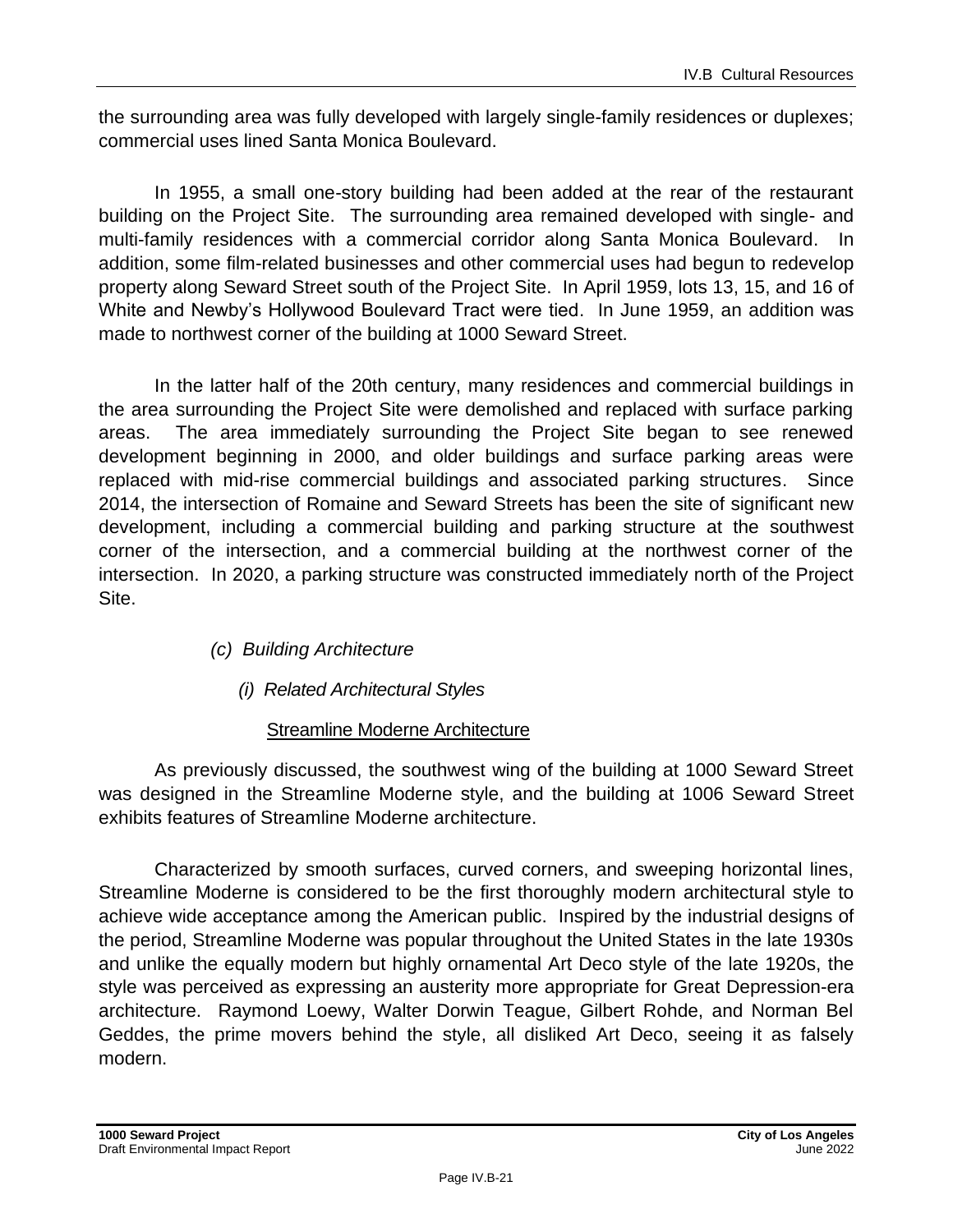The origins of the Streamline Moderne are rooted in transportation design, which took the curved form of the teardrop, because it was the most efficient shape in lowering the wind resistance of an object. Product designers and architects who wanted to express efficiency borrowed the streamlined shape of cars, planes, trains, and ocean liners. Since there was little labor-intensive ornament like terra cotta; exteriors tended to be concrete or plaster, the style was inexpensive to build. The 1939–40 New York World's Fair's "World of Tomorrow," believed to be the style's finest hour, showcased the cars and cities of the future, a robot, a microwave oven, and a television, all in streamlined pavilions. Although the style was popular throughout Southern California during the 1930s, there are relatively few examples simply because there was so little construction activity during the Great Depression era.

Character defining features of Streamline Moderne architecture include:

- Horizontal emphasis
- Asymmetrical façade
- Flat roof with coping
- Smooth plaster wall surfaces
- Curved end walls and corners
- Glass block and porthole windows
- Flat canopy over entrances
- Fluted or reeded moldings or stringcourses
- Pipe railings along exterior staircases and balconies
- Steel sash windows
	- *(ii) Related Architects/Builders*

#### Marshall P. Wilkinson

Marshall Phillips Wilkinson designed the building at 1000 Seward Street in 1937, and designed an addition to the building in 1957. Born on August 29, 1892, Wilkinson worked his way up from a draftsman to contractor to architect over the course of a career spanning at least three decades. Wilkinson first appeared as a draftsman in the 1915 city directory and in 1917, he was a superintendent of construction for the Frank P. Meline Company, which would achieve fame as builder of upscale suburbs and subdivisions throughout Southern California. By 1920, Wilkinson had opened his own office on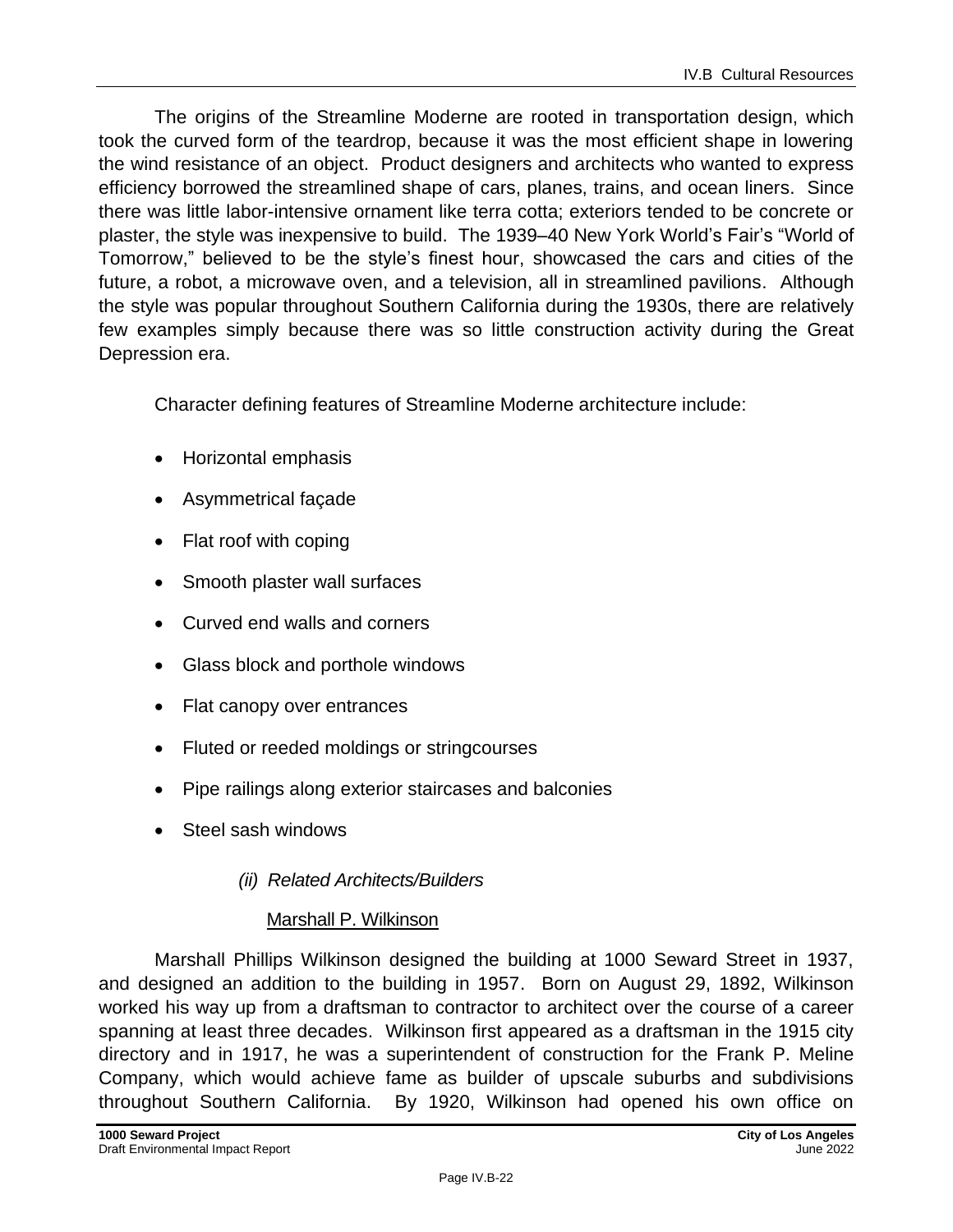Hollywood Boulevard, providing design, construction, and engineering services and by 1922, he had numerous projects to his credit, including four residences in Beverly Hills and an apartment building at the corner of Hobart Avenue and Sunset Boulevard in Hollywood. His practice was diverse, encompassing not only single and multi-family residential properties but also commercial and industrial buildings, the latter primarily for motion picture-related facilities. By 1933, newspaper articles about Wilkinson's projects had begun referring to him exclusively as "architect" and in some cases his designs were constructed by others, including the C.C. Langevin Company building at 1000 Seward Street on the Project Site.

Like most architects of the period, Wilkinson was adept in several architectural styles, including Spanish Colonial Revival (El Encanto Apartments, Palm Springs, 1929), Colonial Revival (803 North Alpine Dr., Beverly Hills, 1930), French Revival (620 North Sierra Dr., Beverly Hills), and Art Deco (714 North Melrose Ave., Los Angeles). His work was covered several times in the Los Angeles Times, as well as published in Architectural Record and Architectural Digest. Wilkinson continued to practice into the 1940s and was joined by his son, Marshall P. Wilkinson, Jr., also an architect. Marshall P. Wilkinson died on September 6, 1969, at the age of 77. Though Wilkinson designed a number of buildings across Southern California from 1920 through the post-World War II period, his work is not widely known, and he is not generally considered a master architect.<sup>26</sup>

#### F.D. Harrington

Frank Donald Harrington designed the building at 1006 Seward Street in 1937. Born in in April 1888, Harrington received his education at the Université de Besancon in France, from which he graduated in 1920; and at the University of Southern California, from which he graduated in 1926. Harrington worked as a draftsman for Scott Quintin from 1917 to 1918, and for H.H. Whiteley from 1920 to 1922. He then established a solo practice, and began a career largely focused on ecclesiastical architecture in San Diego. Harrington died in 1976, at the age of 88. Harrington's work is not widely known, and he is not considered a master architect.

#### (3) Previous Evaluations/Designations

As previously discussed, the Project Site is located in the Hollywood Community Plan area, which was surveyed for historic resources in August 2011 and updated in November 2015. As discussed in the Historic Report, 1000 Seward Street was not

*<sup>26</sup> In National Register Bulletin 15, 20, the National Park Service defines a master architect as "a figure of generally recognized greatness in a field, a known craftsman of consummate skill, or an anonymous craftsman whose work is distinguishable from others by its characteristic style and quality."*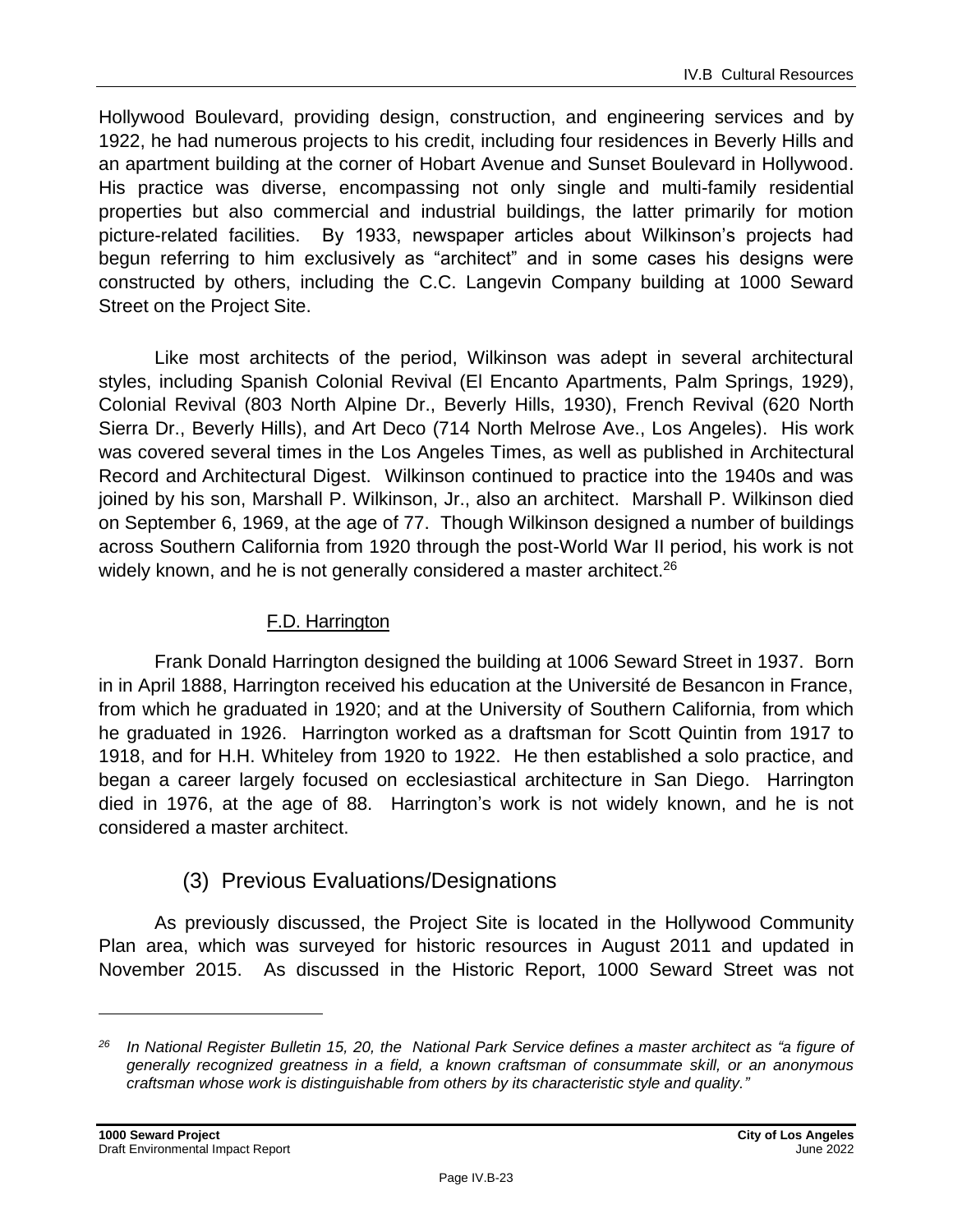identified as potentially significant by SurveyLA; however, 1006 Seward Street and the Entrainment Industry Support Services Planning District were evaluated for potential historical significance in SurveyLA. The survey findings are summarized below:

#### *(a) 1006 North Seward Street*

As described in the Historic Report, the building at 1006 North Seward Street was individually evaluated for potential historical significance in SurveyLA based on a potential association with the original Hollywood Canteen, which was a World War II–era restaurant and nightclub that catered to military servicemen. Founded by Hollywood actors Bette Davis and John Garfield, the Canteen was staffed completely by volunteers from the entertainment industry. The Hollywood Canteen was located at 1451 Cahuenga Boulevard and operated from 1942 to 1945. However, as discussed in the Historic Report, the former restaurant/nightclub on the Project Site was re-using the name of the famous venue and had no association with the original Hollywood Canteen. This establishment is no longer operating on the Project Site. Therefore, the Historic Report concluded that the building does not appear eligible for listing.

#### *(b) Entertainment Industry Support Services Planning District*

The parcels that comprise the Project Site are partially located within the Entertainment Industry Support Services Planning District, which was identified as a potential planning district by SurveyLA. The Entertainment Industry Support Services Planning District coincides with a large industrially zoned area oriented around the intersection of Santa Monica Boulevard and Highland Avenue in Hollywood. The area has an irregular boundary and is bordered generally by Formosa Avenue to the west, Lexington Avenue to the north, Lillian Way to the east, and Melrose Avenue to the south. The potential planning district contains over 750 buildings and is situated adjacent to several early motion picture studios in the heart of Hollywood. The Entertainment Industry Support Services Planning District contains the most significant collection of entertainment industryrelated support services buildings in Hollywood. The potential planning district is not considered a historic resource as defined by CEQA and therefore there are no potential impacts to the planning district.

#### (4) Resources Located in the Near Vicinity of the Project

As shown in Figure IV.B-1 on page IV.B-25, there are two potential historic resources in the immediate vicinity of the Project Site that should be considered as part of the review of the potential impacts of the Project. These two resources are described below.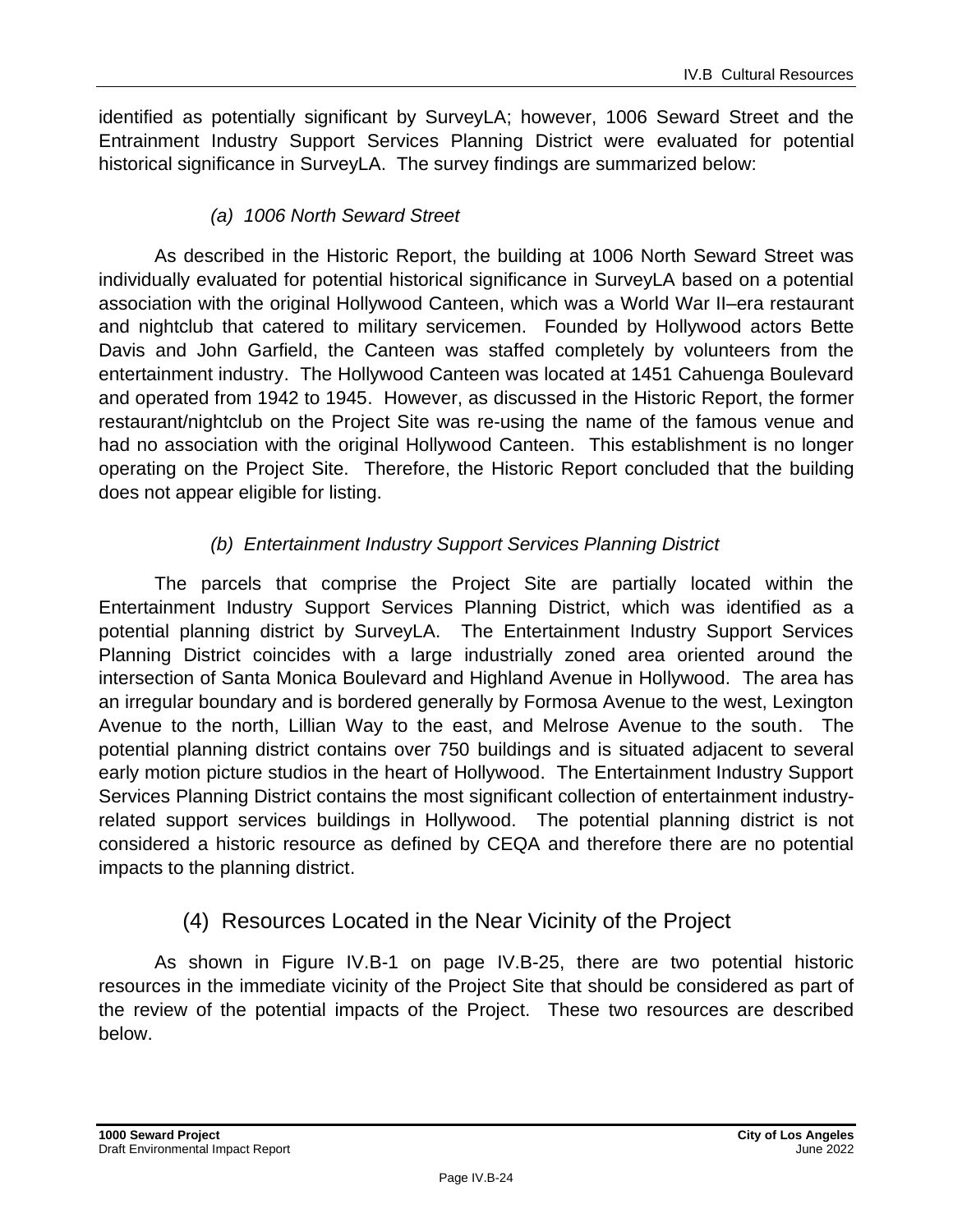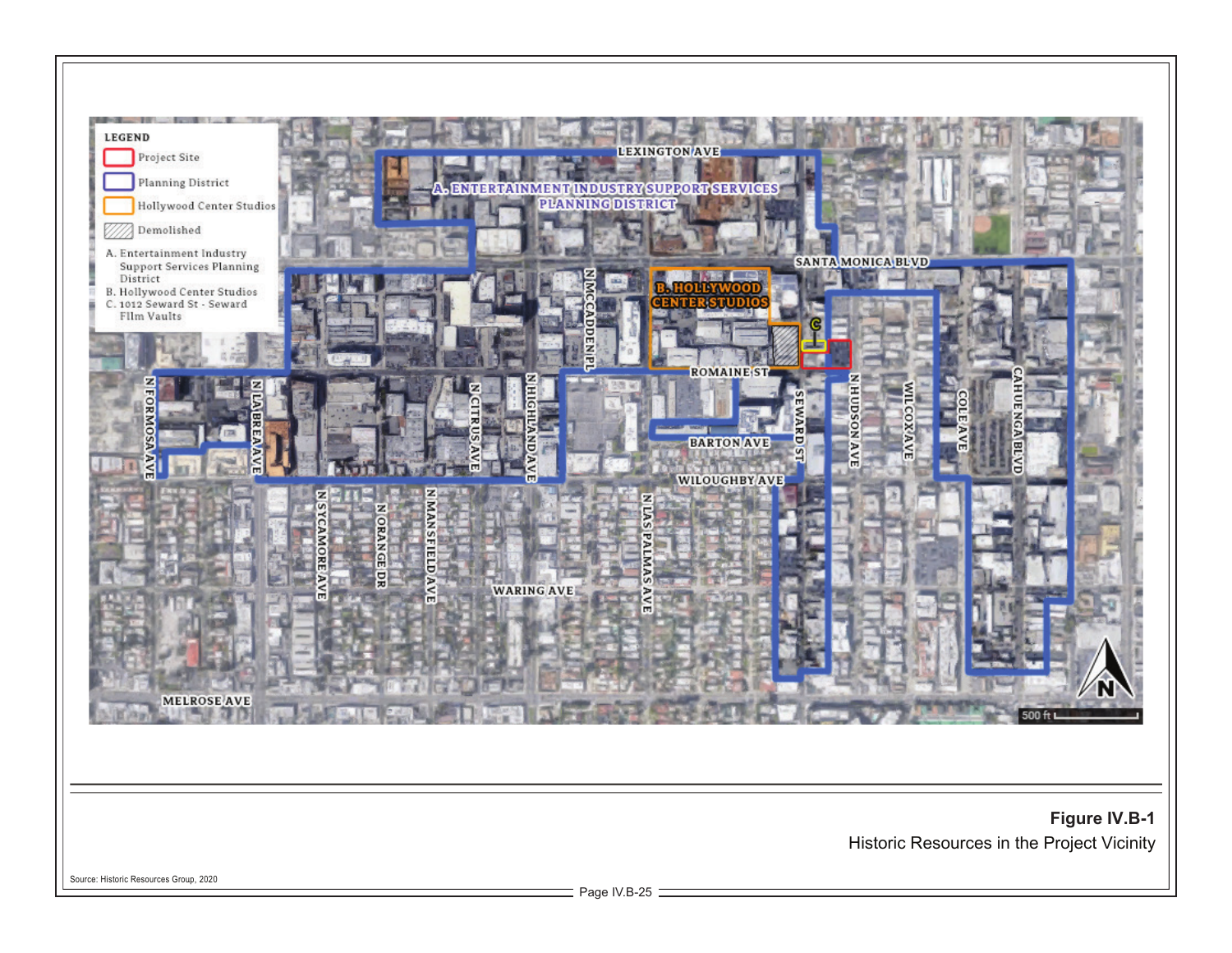#### *(a) Hollywood Center Studios*

The Hollywood Center Studios campus (now called Sunset Las Palmas Studios) is a studio facility located at 1040 Las Palmas Avenue composed of multiple structures on a large superblock. The campus comprises a variety of building types, including offices, soundstages, construction facilities and prop storage; surface parking; high perimeter walls and fences; and restricted access at secure entry points. The campus was identified in SurveyLA as eligible for listing as a historic district in the National Register, California Register, and as a City HCM as an excellent example of an independent/rental studio in Hollywood. Because it was identified as eligible for listing as a historic resource through survey evaluation, the Hollywood Center Studios campus is treated herein as a historic resource for the purposes of  $CEQA<sup>27</sup>$  The studio campus is the subject of ongoing upgrades, including a new five-story, 128,000 square foot office building at the northwest corner of Seward and Romaine Streets, completed in 2020.<sup>28</sup>

#### *(b) Seward Film Vaults*

The Seward Film Vaults at 1012 Seward Street are located directly north of the Project Site. The property was identified by SurveyLA as eligible for listing in the National Register, California Register, and as a City HCM as an excellent and very rare example of a 1950s purpose-built film vault in the entertainment industry support services area of Hollywood. Since that time, a project has been completed that has demolished all but the southwest corner of the Seward Film Vaults building and constructed a new 64-foot tall parking structure on the southern portion site. Because it was identified as eligible for listing as a historic resource through survey evaluation, the Seward Film Vaults are treated herein as a historic resource for the purposes of CEQA.

#### (5) Evaluation of Properties Located On the Project Site

#### *(a) 1000 Seward Street*

The following considers the building located at 1000 Seward Street for eligibility for listing in the National Register, California Register, and as a City HCM:

• Criterion A/1/1 (associated with events or patterns of development): As detailed in the Historic Report, the building at 1000 Seward Street was not identified as

*<sup>27</sup> The Hollywood Center Studios Building at 1021 Seward Street (located on the Hollywood Center campus) was identified as individually significant by SurveyLA. However, since that time the building has been demolished and a new five-story commercial building is on the site.*

*<sup>28</sup> Sharp, Steven, "New Offices Completed at Sunset Las Palmas Studios," Urbanize Los Angeles, November 17, 2020.*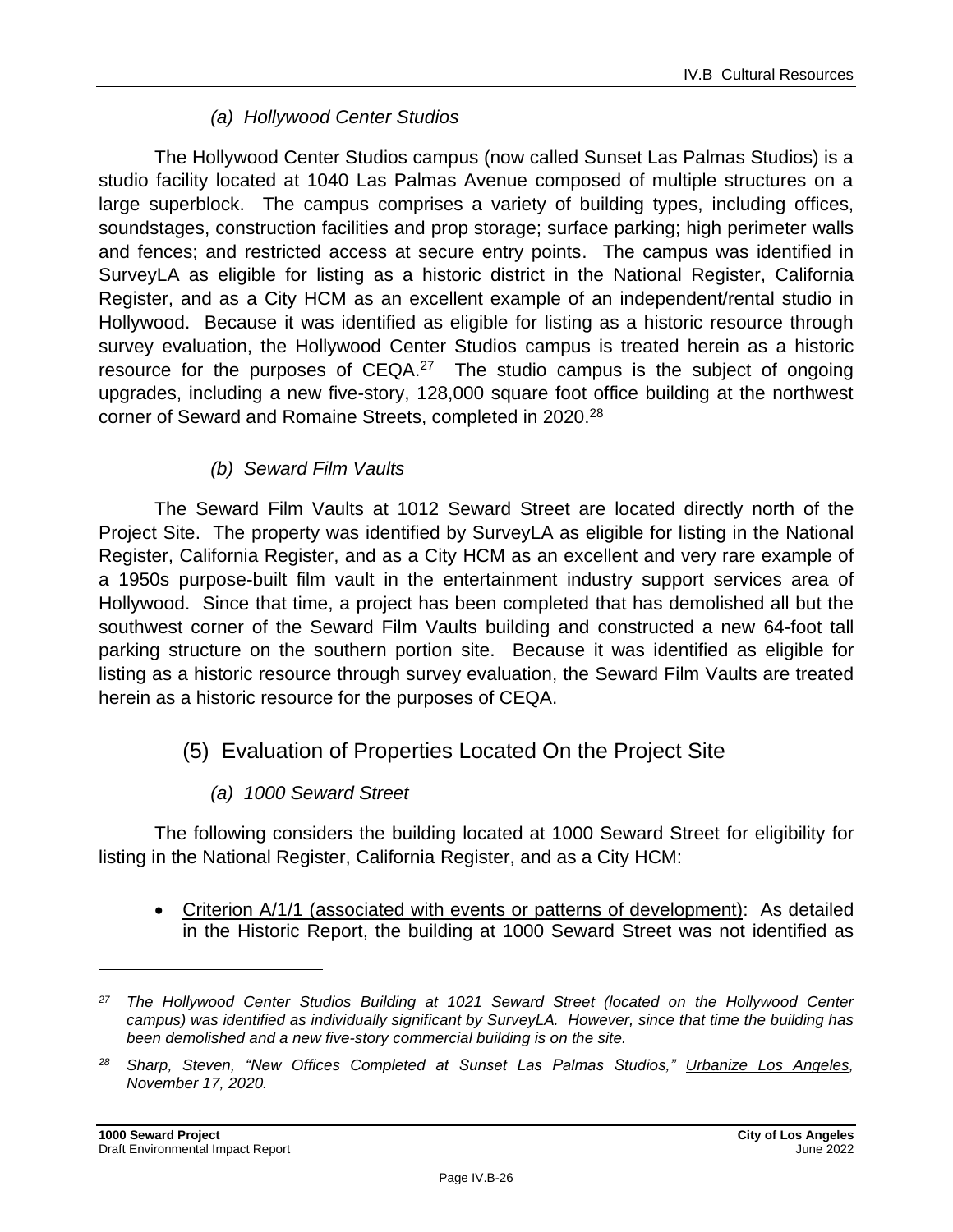potentially significant for an association with the entertainment industry or under any commercial development theme by SurveyLA. The building was constructed as office space for the C.C. Langevin Company and other manufacturers and vendors of radio parts and services in 1937 and expanded 20 years later by the same company. Properties that are significant for an association with the radio industry were specifically constructed as a radio broadcast facility and used for radio production for an extended period of time; industrial or office buildings associated with the manufacture of component parts are not eligible for an association with the radio industry. As concluded in the Historic Report, there is no evidence that the property was ever the site of radio broadcasting operations. Therefore, it does not meet eligibility standards for an association with the radio industry in the City.

Additionally, the building is not significant for its association with the C.C. Langevin Company as it was not the first or most important location of the C.C. Langevin Company; rather, it was a regional office for the company, which was originally established in San Francisco in 1925, and expanded throughout the west and southwest in the 1930s. No evidence was found to suggest that the company made significant contributions to commercial development in the City, or that it was significant in commercial history in California or the United States.

Although the Project Site is located in proximity to several motion picture studios, there is no evidence that this building had a direct association with the entertainment industry. In addition, the early commercial development of the Hollywood Community Plan area predated the construction of this building by several decades; it therefore does not represent significant early commercial development in the area, and it does not represent a significant commercial trend, pattern of development, or property type.

Therefore, the building at 1000 Seward Street is not eligible for listing in the National Register of Historic Places, the California Register of Historical Resources, or as a City HCM under Criterion A/1/1.

- Criterion B/2/2 (association with important people): No documentation was found to suggest that the original owner of the building (C.C. Langevin Company) rose to prominence in its group or made significant contributions to growth or development in the City while occupying the building. In addition, no evidence was found to suggest that other owners or occupants of the building, including General Radio Company, World Broadcasting System, Inc., or Telescopics, rose to prominence in its group or made significant contributions to growth or development in the City while occupying the building. Therefore, the office building is not eligible for designation under Criterion B/2/2.
- Criterion C/3/3 (architectural merit): The building at 1000 Seward Street was not identified as a significant example of Streamline Moderne architecture by SurveyLA. It exhibits several character-defining features of the style, including the horizontal orientation, rounded corner, flat roof with parapet, horizontal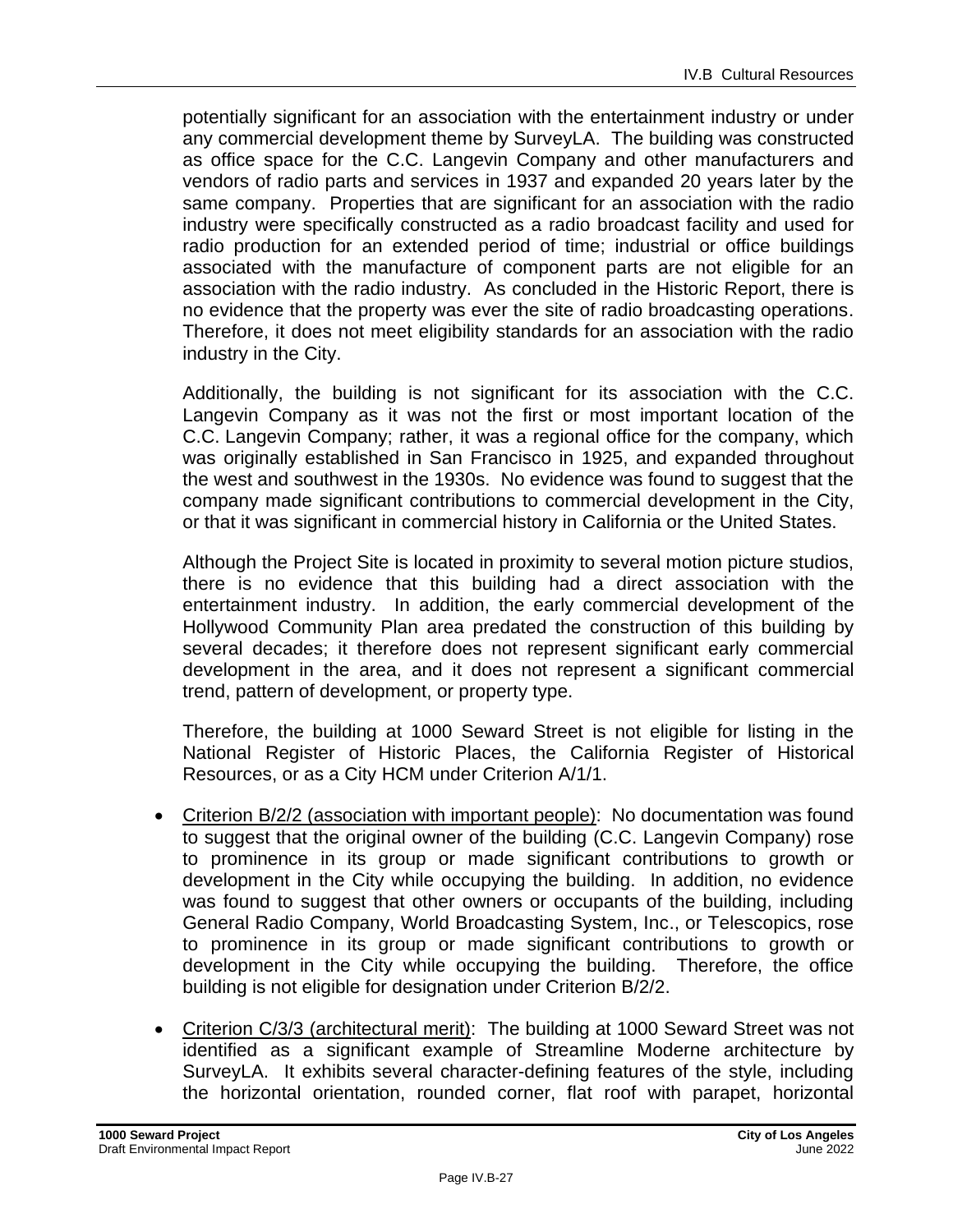speedlines, and divided-light steel sash awning windows. However, it does not represent an excellent example of the style, and it does not exhibit quality of design through distinctive features. The building does not rise to the level of architectural distinction of other examples of the style in the City. Furthermore, it has been altered over time, including the replacement of the primary entry door, the sandblasting of the masonry surfaces, the enclosure of a large opening at the east side of the south façade, and a large addition on the northeast corner which is not compatible in style or design with the original building. Although the addition was designed by the same architect as the original building, it is entirely different in architectural character. The addition is largely utilitarian in nature, with minimal Mid-century Modern design details, including a breeze block screen wall at the south façade. The addition presents as an entirely different structure than the original building, with no apparent correlation between the design of the two portions.

As previously discussed, the building was designed by Marshall P. Wilkinson in the Streamline Moderne style in 1937. Wilkinson designed a number of buildings across Southern California from 1920 through the post–World War II period; however, his work is not widely known, and he is not generally considered a master architect.

As such, the building at 1000 Seward Street does not meet the eligibility standards for Streamline Moderne architecture, and it does not represent the work of a master architect. Therefore, it is not eligible for designation under Criterion C/3/3.

In summary, the building at 1000 Seward Street is not eligible for listing in the National Register, California Register, or as a City HCM under any of the three criteria.

#### *(b) 1006 Seward Street*

The following considers the building located at 1006 Seward Street for eligibility for listing in the National Register, California Register, and as a City HCM:

• Criterion A/1/1 (associated with events or patterns of development): At the time that this area was surveyed by SurveyLA, 1006 Seward Street was a restaurant operating under the name Hollywood Canteen. As previously discussed, the original Hollywood Canteen was a World War II–era restaurant and nightclub that catered to military servicemen and was founded by Hollywood actors Bette Davis and John Garfield. The original Hollywood Canteen was located at 1451 Cahuenga Boulevard and operated from 1942 to 1945. From 1991 to 2011, a restaurant called the Hollywood Canteen operated at 1006 Seward Street. However, research conducted for SurveyLA indicated that this restaurant/nightclub re-used the name of the famous venue but was not associated with the original Hollywood Canteen. This was corroborated by additional research conducted for this study, including a review of newspapers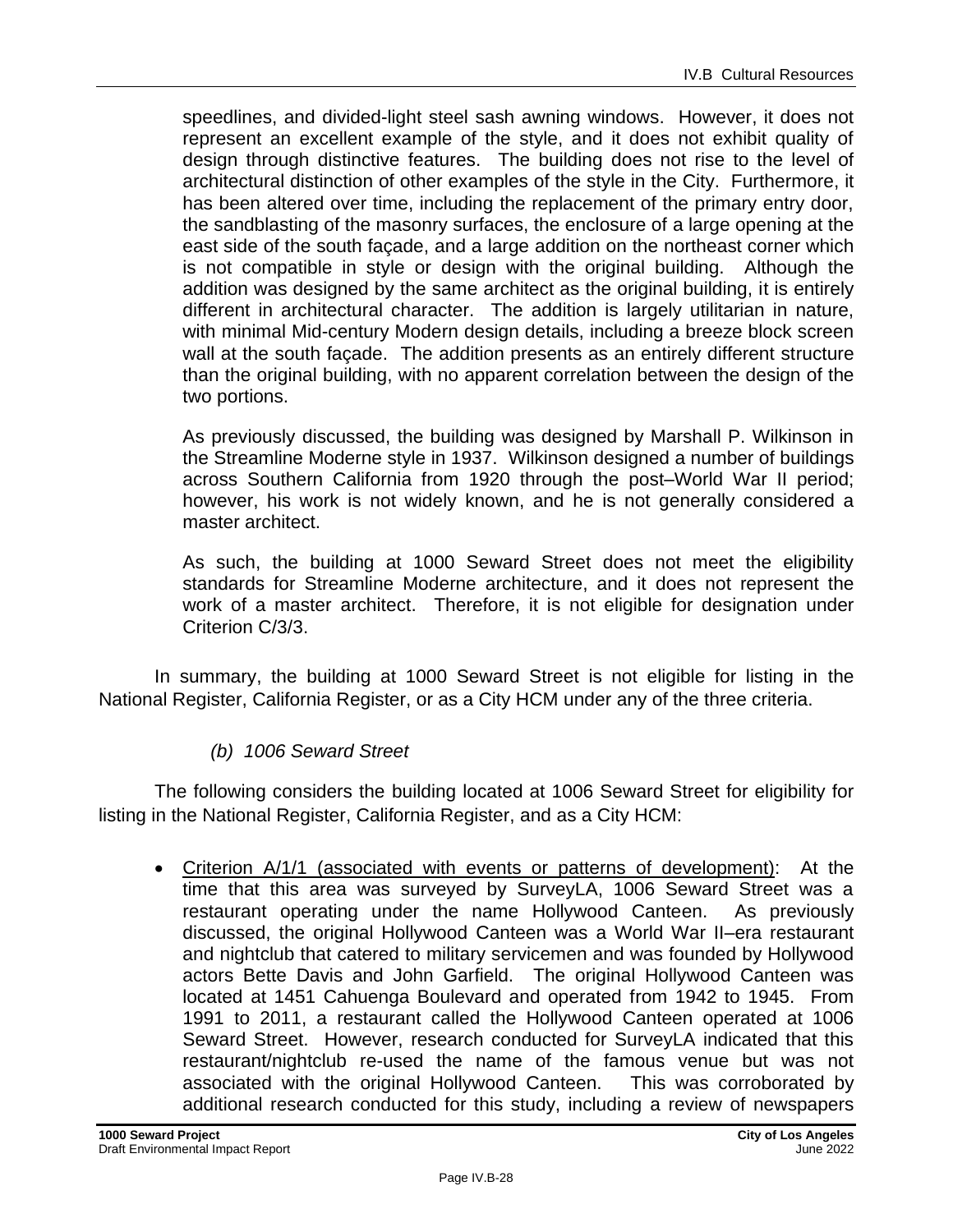and city directories to confirm that the building at 1006 Seward Street was not the original location of, or otherwise historically associated with, the Hollywood Canteen. As noted in SurveyLA, the original Hollywood Canteen was located in a former livery stable at 1451 Cahuenga Boulevard and operated from 1942 to 1945. Based on city directories and newspaper advertisements, 1006 Seward Street was the location of a business called the Hollywood Canteen from approximately 1991 to 2011, nearly fifty years after the original Hollywood Canteen closed for business. No evidence was found to suggest that the Hollywood Canteen at 1006 Seward Street was in any way related to the original Hollywood Canteen. The establishment is no longer operating at the Project Site.

The building was initially developed with a single-family residence in 1920 and in 1937, a café building was added at the front of the residence. From the late 1930s through the 1980s, the property operated as a series of cafes/restaurants and by 1960, there were no longer any residences on the Project Site. No evidence was found that any of the businesses had a significant association with the entertainment industry or contributed to the Hollywood "social scene" as documented in the SurveyLA Entertainment Industry Historic Context. In addition, it was not the long-term home of a local restaurant that may have made a significant contribution to the commercial history of the City; it does not represent a significant trend in commercial development; and there is no evidence that an important event took place on the Project Site.

Therefore, the building at 1006 Seward Street is not eligible for listing in the National Register of Historic Places, the California Register of Historical Resources, or as a City HCM under Criterion A/1/1.

- Criterion B/2/2 (association with important people): No documentation was found to suggest that the original owner of the residence at 1006 Seward Street (Samuel B. Brodhead), the original owner of the café at 1006 Seward Street (Dick King), or any subsequent owner or occupant of the building rose to prominence in their profession, or made significant contributions to growth or development in the City while occupying the building. Therefore, the restaurant building is not eligible for listing in the National Register of Historic Places, the California Register of Historical Resources, or as a City HCM under Criterion B/2/2.
- Criterion C/3/3 (architectural merit): The restaurant building was added to an existing single-family residence in 1937. It is commercial vernacular in design with applied Streamline Moderne detailing at the primary façade. The one-story building fills its narrow rectangular parcel and is of a scale typical of neighborhood eating establishments and exhibits architectural features that reflect trends in neighborhood commercial designs. However, it is largely utilitarian in nature, with minimal Streamline Moderne design details, including the horizontal orientation, smooth stucco cladding, and geometric ornamentation at the primary façade. It is not an excellent example of the style, and it does not exhibit quality of design through distinctive features.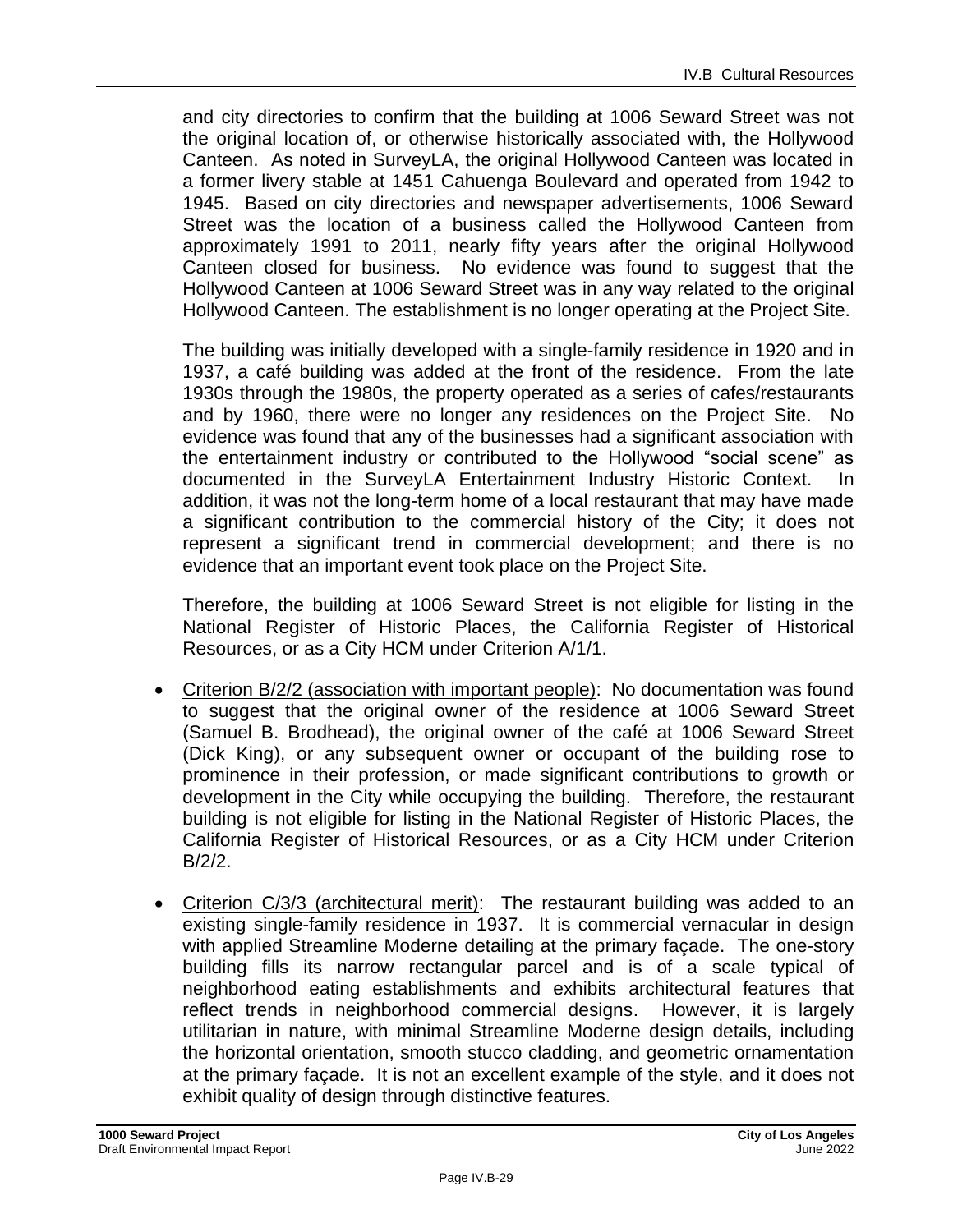Architect F.D. Harrington designed the café addition to the building in 1937. Harrington's career spanned from approximately 1926 through the 1970s and was largely focused on ecclesiastical architecture in the San Diego area. His work is not widely known, and he is not considered a master architect. The restaurant building does not represent an excellent example of its style or type, and it does not exhibit quality of design through distinctive features.

Therefore, 1006 Seward Street is not eligible for listing in the National Register of Historic Places, the California Register of Historical Resources, or as a City HCM for its architectural merit under Criterion C/3/3.

In summary, the building at 1006 Seward Street is not eligible for listing in the National Register, California Register, or as a City HCM under any of the three criteria.

## **3. Project Impacts**

## **a. Thresholds of Significance**

(1) State CEQA Guidelines Appendix G

In accordance with Appendix G of the CEQA Guidelines, a project would have a significant impact related to cultural resources if it would:

#### *Threshold (a): Cause a substantial adverse change in the significance of an historical resource pursuant to Section 15064.5.*

*Threshold (b): Cause a substantial adverse change in the significance of an archaeological resource pursuant to Section 15064.5.*

*Threshold (c): Disturb any human remains, including those interred outside of dedicated cemeteries.*

For this analysis, the Appendix G Thresholds provided above are relied upon. The analysis utilizes factors and considerations identified in the City's 2006 *L.A. CEQA Thresholds Guide*, as appropriate, to assist in answering the Appendix G Threshold questions.

The *L.A. CEQA Thresholds Guide* identifies the following criteria to evaluate impacts to cultural resources:

(2) Historic Resources

If the project would result in a substantial adverse change in the significance of an historic resource due to: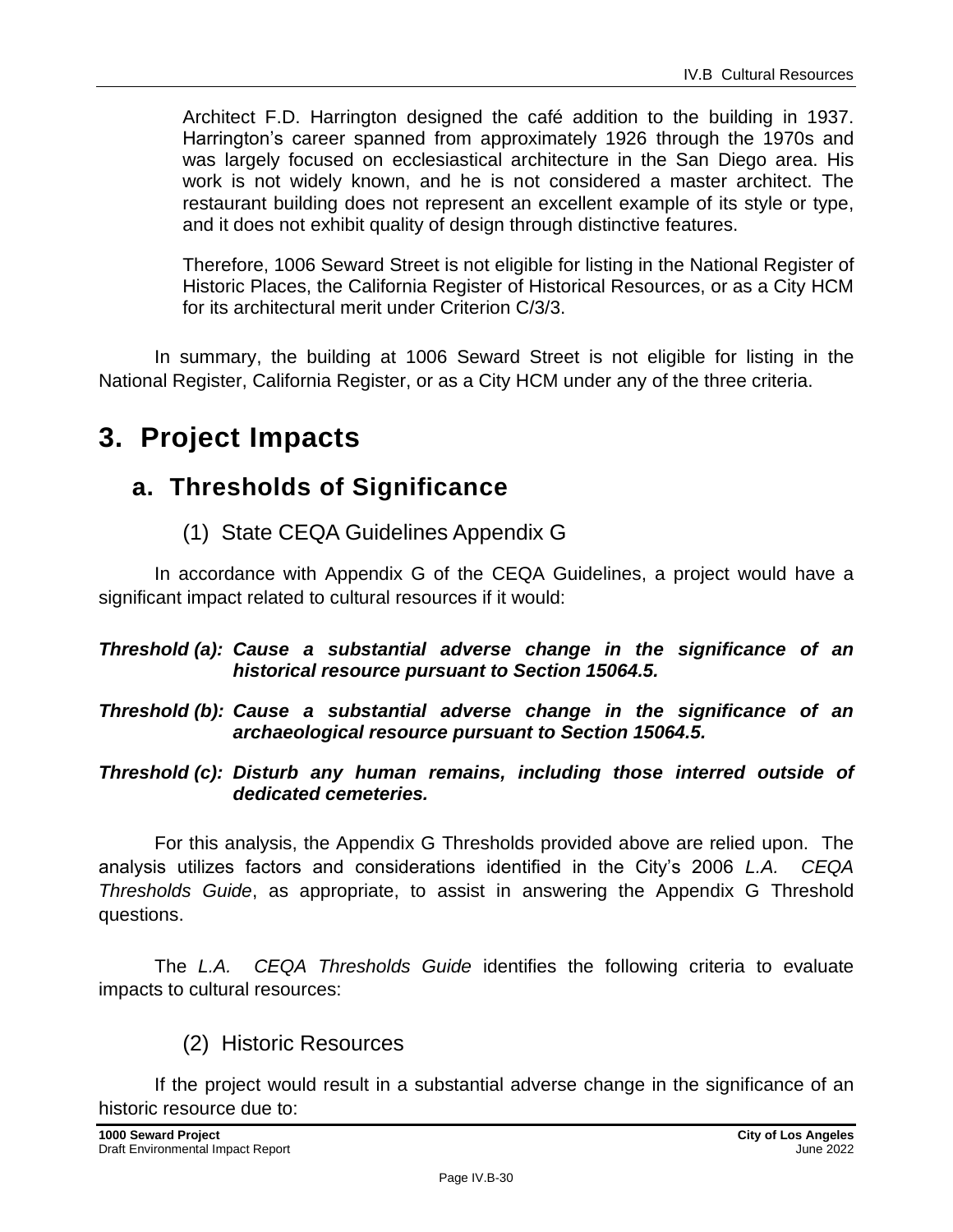- Demolition of a significant resource;
- Relocation that does not maintain the integrity and significance of a significant resource;
- Conversion, rehabilitation, or alteration of a significant resource which does not conform to the Secretary of the Interior's Standards for Rehabilitation and Guidelines for Rehabilitating Historic Buildings; or
- Construction that reduces the integrity or significance of important resources on the project site or in the vicinity.

A project with an effect that may cause a substantial adverse change in the significance of a historic resource is a project that may have a significant effect on the environment.<sup>29</sup> A substantial adverse change in the significance of an historic resource means demolition, destruction, relocation, or alteration of the resource or its immediate surroundings such that the significance of an historic resource would be materially impaired.<sup>30</sup>

## **b. Methodology**

The Historic Report provided in Appendix C of this Draft EIR is based, in part, on historic permits for the Project Site, Sanborn Fire Insurance maps, historic photographs, aerial photos and site plans, local histories, as well as review of the National Register and its annual updates, the California Register, and the City's inventory of historic properties to identify any previously recorded properties within or near the Project Site. Under CEQA, the evaluation of impacts to historical resources consists of a two-part inquiry: (1) a determination of whether the Project Site contains or is adjacent to a historically significant resource or resources, and if so; (2) a determination of whether the Project would result in a "substantial adverse change" in the significance of the resource or resources.

## **c. Project Design Features**

No specific project design features are proposed with regard to cultural resources.

*<sup>29</sup> CEQA Guidelines, Section 15064.5(b).*

*<sup>30</sup> CEQA Guidelines, Section 15064.5(b)(1).*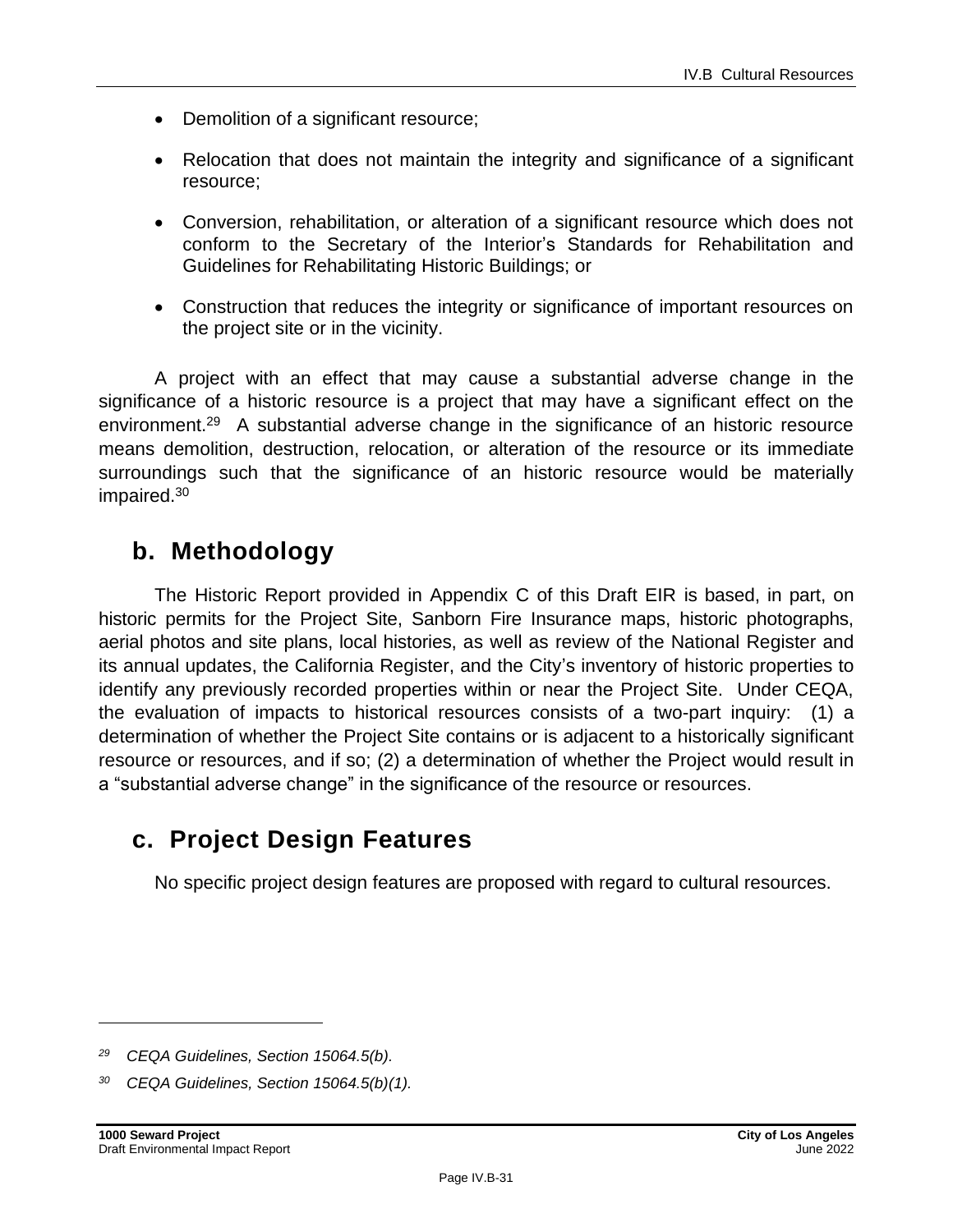## **d. Analysis of Project Impacts**

#### *Threshold (a): Would the project cause a substantial adverse change in the significance of a historic resource as defined in Section 15064.5.*

### (1) Impact Analysis

*(a) Direct Impacts*

As detailed in the Historic Report and summarized above in Subsection 2.b.(5), the buildings on the Project Site were evaluated for historic and architectural significance. The two commercial buildings on the Project Site were not identified as significant by SurveyLA. They were re-evaluated as part of the Historic Report, which confirmed the survey finding that neither building is eligible for listing at the federal, State, or local levels. In addition, they do not contribute to an eligible historic district. **Therefore, since there are no historic resources on the Project Site, the demolition required for the Project would not result in significant direct impacts to historic resources.**

#### *(b) Indirect Impacts*

The Project would add height and massing on a lot that is currently developed with two low-scale commercial buildings and a surface parking lot, altering the surroundings of the immediately adjacent historic resources (i.e., Hollywood Center Studios and the Seward Film Vaults). Potential impacts to these resources are analyzed below.

#### *(i) Hollywood Center Studios*

Hollywood Center Studios (now Sunset Las Palmas Studios) is located west of the Project Site, across Seward Street. Hollywood Center Studios is a self-contained studio facility composed of multiple structures on a large superblock. The plant contains a variety of building types, including offices, soundstages, construction facilities, and prop storage; surface parking; high perimeter walls and fences; and restricted access at secure entry points. The Project does not include the demolition, relocation, rehabilitation, alteration, or conversion of any portion of the Hollywood Center Studios campus, which will remain unchanged and in its original location after the implementation of the Project. As such, the Project would not result in direct adverse impacts to the Hollywood Center Studios campus.

As discussed in the Historic Report, the Project Site is located directly east of Hollywood Center Studios but there is adequate separation between the proposed new construction and the studio campus. The Project Site is separated from Hollywood Center Studios by Seward Street, which is approximately 28 feet wide. The new office building on the Hollywood Center Studios campus would further buffer the historic buildings on the campus from the Project Site. Hollywood Center Studios is a self-contained, enclosed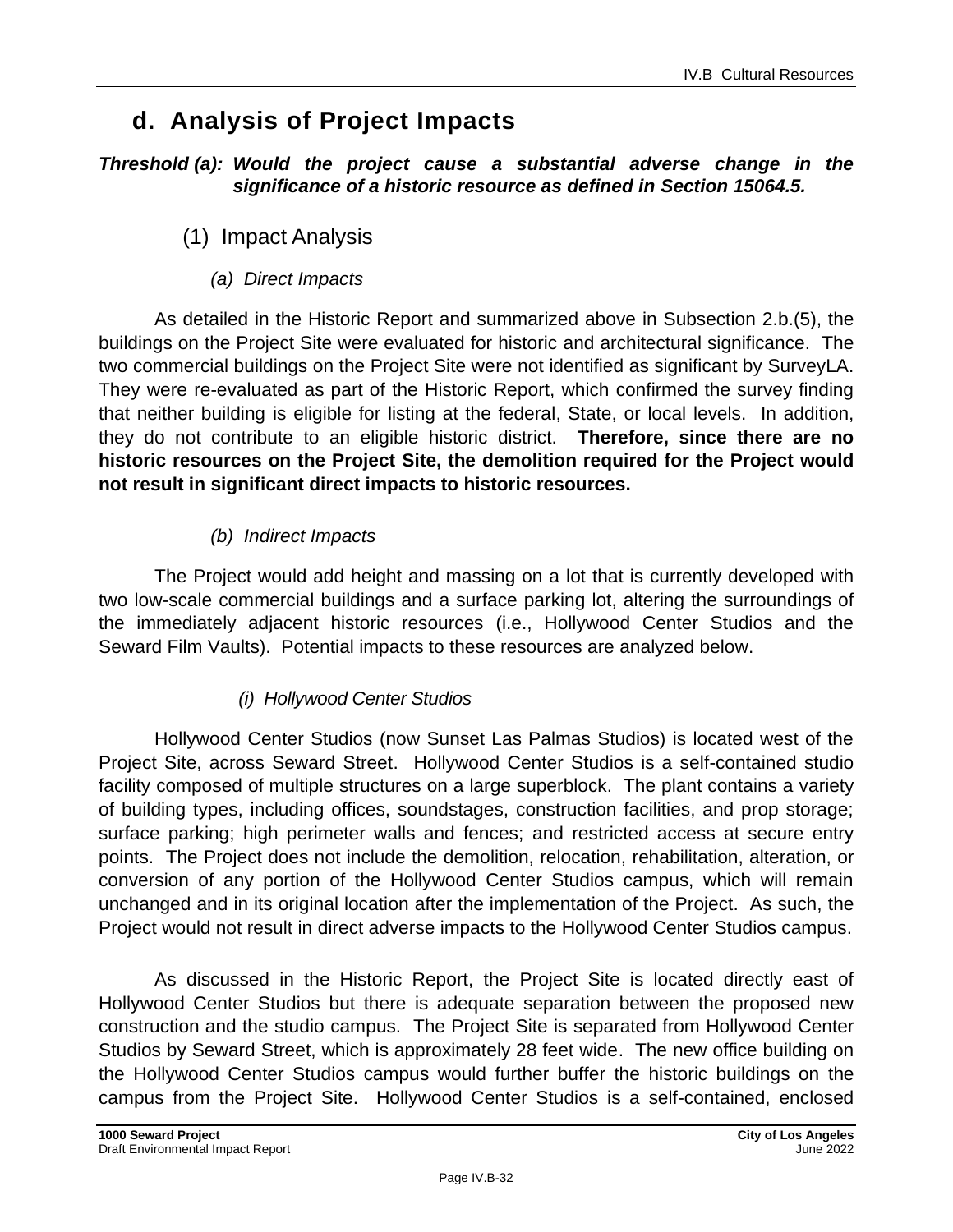facility with an inward focus typical of historic studios, intended to maintain privacy for the activities going on within the studio lot. It is significant as a potential historic district, representing a collection of property types that collectively comprise a historic independent/rental studio in Hollywood. However, there are no significant architectural or visual characteristics that are expressed on the street-facing facades that are intrinsic to conveying the significance of the district and therefore could be impacted by adjacent new construction. Due to the nature of the studio lot, views from surrounding streets do not represent a significant character-defining feature, and changes to views of the studio lot from surrounding streets would therefore not impair the significance of the district or any of its important features. Alterations to the setting surrounding the studio campus, including the introduction of additional height and density on adjacent lots, would not constitute a significant visual impact that would impair Hollywood Center Studios' ability to convey significance.

Therefore, the proposed new construction will not obscure important characterdefining features of Hollywood Center Studios, including views of its primary entrance on Las Palmas Avenue, which will remain unobstructed after implementation of the Project. All buildings and features of the Hollywood Center Studios campus would remain intact in their current locations and would not be materially altered by new construction to the east. The existing physical elements that characterize Hollywood Center Studios would remain intact and continue to convey the property's historic significance as an independent/rental studio in Hollywood. **Therefore, the Project would not result in indirect adverse impacts to the Hollywood Center Studios campus.**

#### *(ii) Seward Film Vaults*

As discussed in the Historic Report, the Project Site is located immediately south of the Seward Film Vaults, which is a two-story commercial vernacular building of brick masonry construction. It has a flat roof with parapet and built-up roofing, and exterior walls are expressed masonry and access to individual film vaults is via steel doors lining an exterior corridor with metal pipe railings at the north façade. The property containing the Seward Film Vaults is located to the north of the Project Site. The Seward Film Vaults have were demolished during the construction of a new 64-foot tall parking structure. The introduction of additional height and massing on the Project Site will not materially alter the Seward Film Vaults. The remaining historic portion of the Seward Film Vaults would remain at their original location and would retain the existing physical elements that characterize a 1950s film vault. **However, due to the proximity of the new construction to the film vaults, including excavation for four levels of subterranean parking, the Project does have the potential to impact the structural integrity of the adjacent Seward Film Vaults during excavation and construction procedures which would be a significant impact. Therefore, impacts would be significant prior to mitigation.**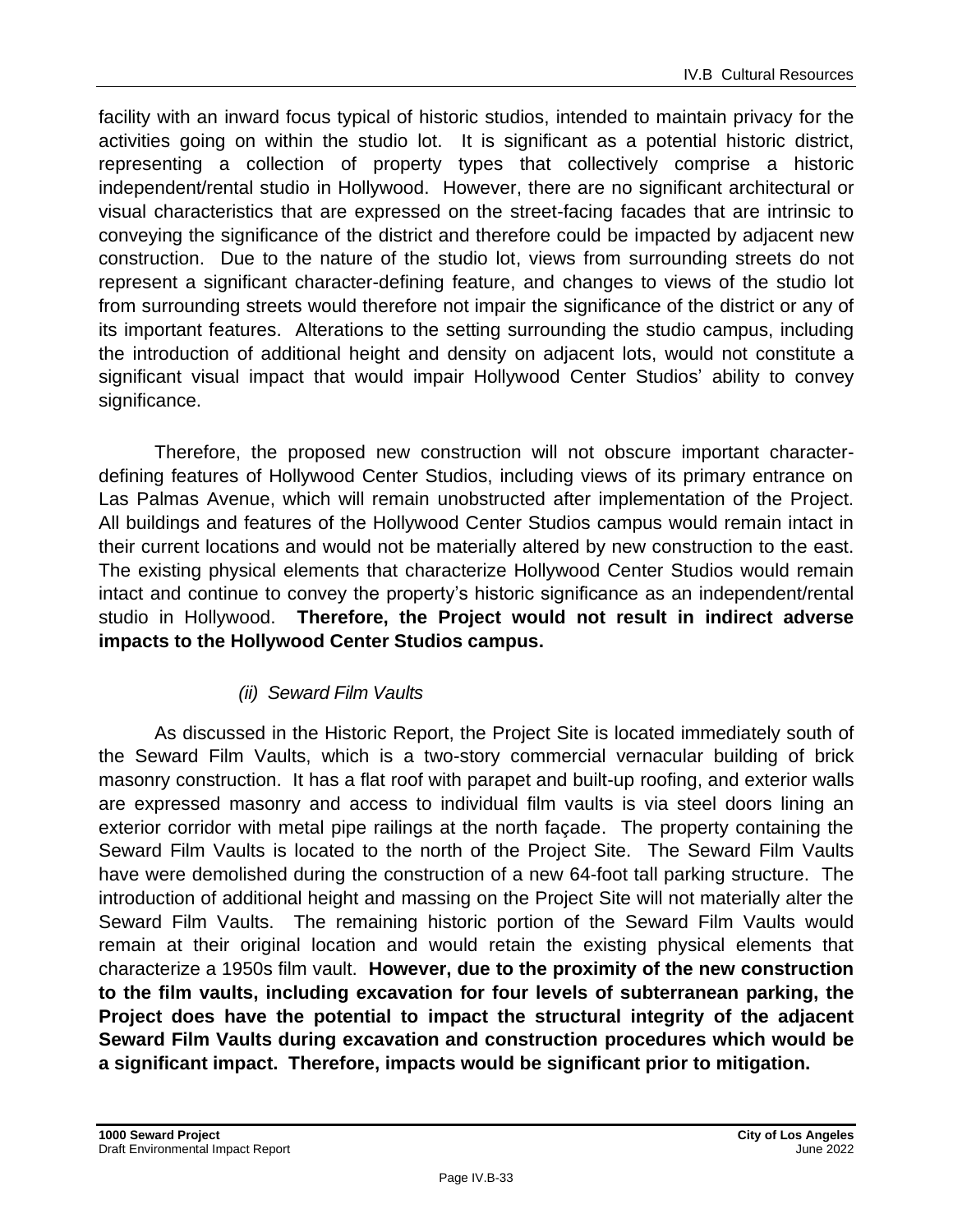### (2) Mitigation Measures

The following mitigation measure is proposed with respect to potential Project impacts to the Seward Film Vaults:

- **Mitigation Measure CUL-MM-1:** Prior to construction, the Project shall include a shoring plan prepared by a qualified structural engineer to ensure the protection of the Seward Film Vaults during construction from damage due to underground excavation and general construction procedures and to reduce the possibility of settlement due to the removal of adjacent soil. The qualified structural engineer shall hold a valid license to practice structural engineering in the State of California and have demonstrated experience specific to rehabilitating historic buildings and applying the Secretary of the Interior's Standards for Rehabilitation and Guidelines for Rehabilitating Historic Buildings to such projects. The lead agency shall determine qualification prior to any work being performed. The qualified structural engineer shall submit the shoring plan to the City, establishing baseline conditions to be monitored during construction, prior to issuance of any building permit for the Project.
	- (3) Level of Significance After Mitigation

Pursuant to Mitigation Measure CUL-MM-1 above, the Project will include a shoring plan prepared by a qualified structural engineer who meets the relevant Secretary of the Interior's Professional Qualifications Standards, for review and approval by the City of Los Angles prior to issuance of a grading permit. Implementation of the shoring plan would ensure Project construction would not affect the structural integrity of the Seward Film Vaults. The existing physical elements that characterize the Seward Film Vaults would remain intact and continue to convey the property's historic significance as a rare remaining example of a film vault in Hollywood. Therefore, with implementation of Mitigation Measure CUL-MM-1 indirect impacts to the historic resources would be less than significant.

#### *Threshold (b): Would the project cause a substantial adverse change in the significance of an archaeological resource as defined in Section 15064.5?*

As discussed in Section VI, Other CEQA Considerations, and evaluated in the Initial Study included as Appendix A of this Draft EIR, the Project Site is located within an urbanized area of the City and has been subject to grading and development in the past. Therefore, surficial archaeological resources that may have existed at one time have likely been previously disturbed. Furthermore, as discussed above, the results of the confidential cultural resources records search indicate no archeological resources have been recorded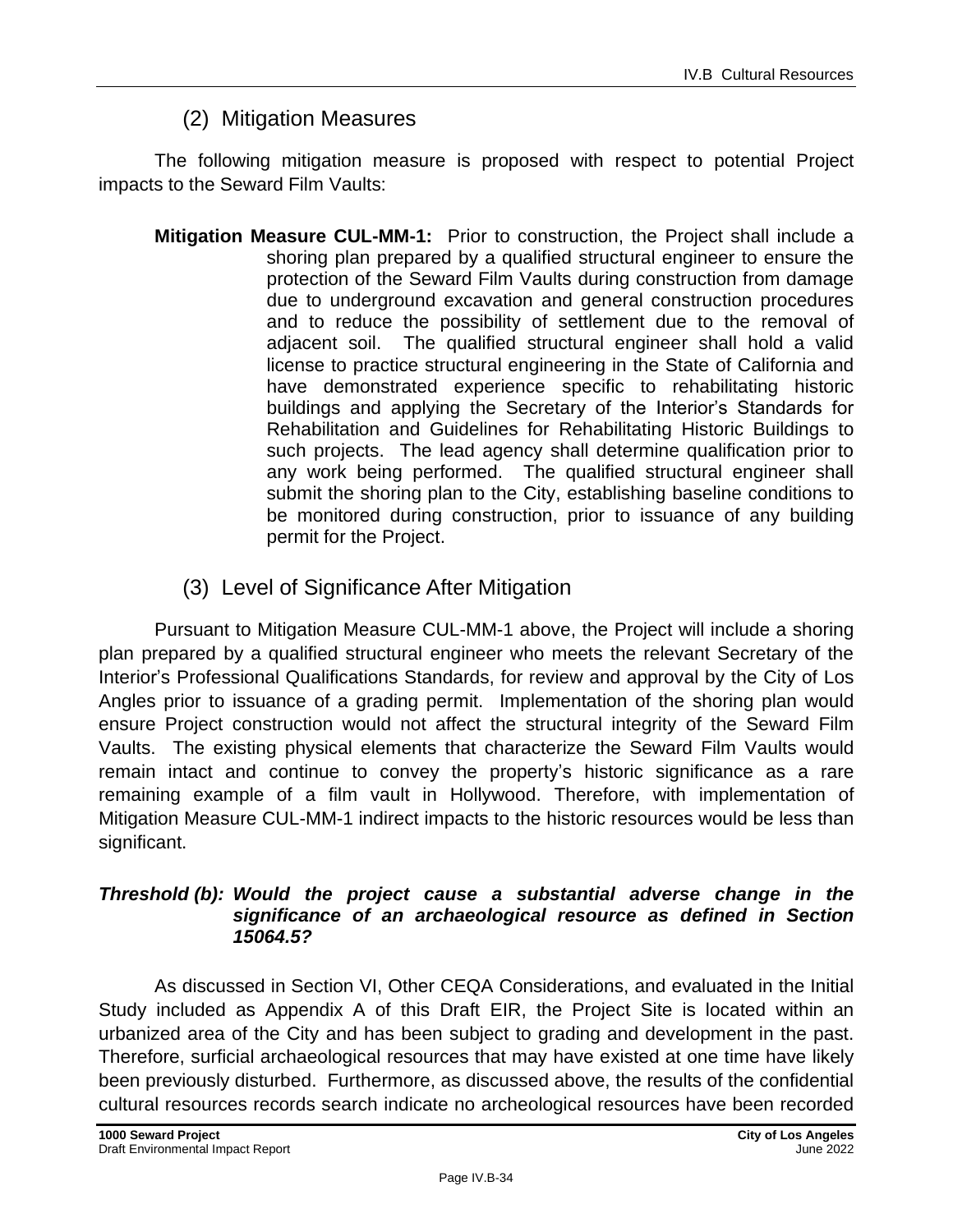within 0.5 mile of the Project Site. Nevertheless, the Project would require grading, excavation, and other construction activities to a depth of 45 feet that could have the potential to disturb existing but undiscovered archaeological resources. Thus, the Project could have the potential to disturb previously undiscovered archaeological resources.

To this end, the City has established a standard condition of approval to address inadvertent discovery of archaeological resources. Should archaeological resources be inadvertently encountered, the City's condition of approval provides for temporarily halting construction activities near the encounter and retaining a qualified archaeologist to assess the find. In accordance with the condition of approval, all activities would be conducted in accordance with regulatory requirements as set forth in CEQA Section 21083.2. **Overall, as concluded in the Initial Study, with adherence to the City's condition of approval consistent with CEQA Section 21083.2, the Project would not cause a substantial adverse change in the significance of an archaeological resource. As such, as determined in the Initial Study, impacts to archaeological resources would be less than significant, and no mitigation measures are required.**

#### *Threshold (c): Would the project disturb any human remains, including those interred outside of dedicated cemeteries.*

As discussed in Section VI, Other CEQA Considerations, and evaluated in the Initial Study included as Appendix A of this Draft EIR, the Project Site is located within an urbanized area and has been subject to previous grading and development. Therefore, the potential for uncovering human remains on the Project Site is low. Nevertheless, the Project would require grading, excavation, and other construction activities that could have the potential to disturb existing but undiscovered human remains. If human remains were discovered during construction of the Project, work in the immediate vicinity of the construction area would be halted, the County Coroner, construction manager, and other relevant entities would be notified per California Health and Safety Code Section 7050.5. In addition, disposition of the human remains and any associated grave goods would occur in accordance with PRC Section 5097.98 and CEQA Guidelines Section 15064.5(e), which requires that work stop near the find until a coroner can determine that no investigation into the cause of death is required and if the remains are Native American. Specifically, in accordance with CEQA Guidelines Section 15064.5(e), if the coroner determined the remains to be Native American, the coroner shall contact the Native American Heritage Commission who shall identify the person or persons it believes to be most likely descended from the deceased Native American. The most likely descendent may make recommendations regarding the treatment of the remains and any associated grave goods in accordance with PRC Section 5097.98. **As concluded in the Initial Study, due to the low potential that any human remains are located on the Project Site, and because compliance with the regulatory standards described above would ensure appropriate treatment of any potential human remains unexpectedly encountered**